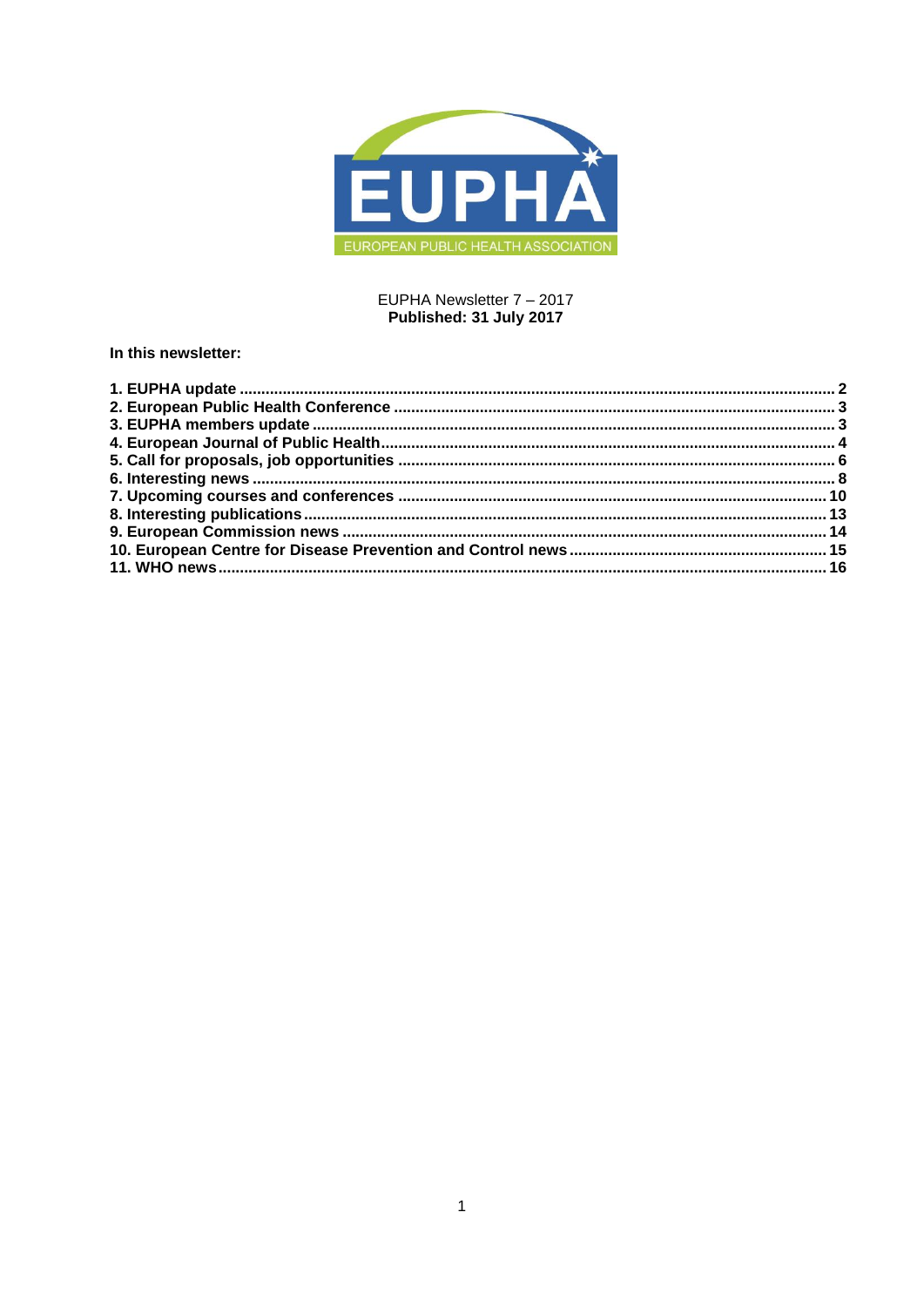# <span id="page-1-0"></span>**1. EUPHA update**

# **New E-collection on mental health and mental disorder**

We are pleased to announce the publication of a new E-collection. The topic of this July collection is mental health and mental disorder and is introduced by an editorial of Prof. Jutta Lindert, president of the EUPHA section on Public mental health. E-collections offer you the opportunity to access high profile articles published in the European Journal of Public Health on a specific topic. The E-collections are freely accessible for a 3-month period. [https://academic.oup.com/eurpub/pages/me...](https://academic.oup.com/eurpub/pages/mental_health_and_mental_disorder)

# **Sign the petition: EU do more for health**

Health is absolutely and unequivocally a core business of the EU.

EUPHA, European Public Health Alliance (EPHA), the European Patients' Forum (EPF) and a coalition of organisations have teamed up to express their concerns in a letter to European Commission President, Jean Claude Juncker. We call on the European Commission to step up coordinated EU action to tackle cross-border health challenges. Read more and sign the petition here: <https://epha.org/eu-do-more-for-health-campaign/>

# **Prof Walter Ricciardi knighted**

Prof. Walter Ricciardi, past president of EUPHA, has been knighted by the President of Italy for his contribution to public health. Prof. Ricciardi not only put public health on the Italian agenda, he has also been the motor behind the EUPHA strategy 2014-2020. EUPHA congratulates Prof Ricciardi with this great honour.

# **Leadership in Healthcare - Salzburg seminar**

EUPHA is proud to be a partner of this important Salzburg seminar: 2017 Salzburg UCSC/EUPHA Seminar in LEADERSHIP IN HEALTHCare. Sunday 10 September – Saturday 16 September 2017 [http://www.aaf-online.org/tl\\_files/exter...](http://www.aaf-online.org/tl_files/externals/downloads/seminars/docs/docs_2017/Leadership%20in%20Healthcare%20Schedule%202017.pdf)

# **MERH 2018: call for abstracts now open!**

EUPHA is very proud to be one of the supporting organisations for the first World Congress on Migration, Ethnicity, Race and Health, organised from 17-19 May 2018 in Edinburgh. *The call for abstracts is now open!*

The deadline for submissions is October 6. More information can be found on the MERH website: <http://www.merhcongress.com/>

# **EUPHA represented at the Design and Health Conference in Vienna**

The president of our EUPHA section on Public mental health - Prof. Jutta Lindert - attended the 12th World Congress on Design and Health in Vienna, 12-16 July. Design and architecture are important to public health and EUPHA and the EPH Conferences have increased its activities on this topic. During the Milan 2015 conference, a pre conference on architecture and health was started. This has been continued and for Stockholm 2017, a full day preconference will be organised on Wednesday 1 November on Mental health and architecture, co-organised by EUPHA (MEN) (URB) and (ENV) and Politecnico Milano. For more information on this pre conference: [https://ephconference.eu/2017-pre](https://ephconference.eu/2017-pre-conference-programme-356)[conference-programme-356](https://ephconference.eu/2017-pre-conference-programme-356)

# **EUPHA present at the European Parliament debate on Antimicrobial resistance**

Prof. Carlo Signorelli, member of the EUPHA Executive Council, represented EUPHA at this important meeting on 27 June, initiated by two Members of the European Parliament, MEPs Nicola Caputo (SandD) and José Inácio Faria (EPP).

# **New individual members from the Russian Foundation and Kosovo**

We are happy to announce that we have a contact person - individual member from the Russian Federation: Dr Diana Denisova, Research Institute of Internal and Preventive medicine in Novosibirsk.

We also are happy to announce that we have a contact person- individual member from Kosovo: Prof Naim Jerliu, National Institute of Public Health of Kosovo, Prishtina.

This expands our network to 45 countries!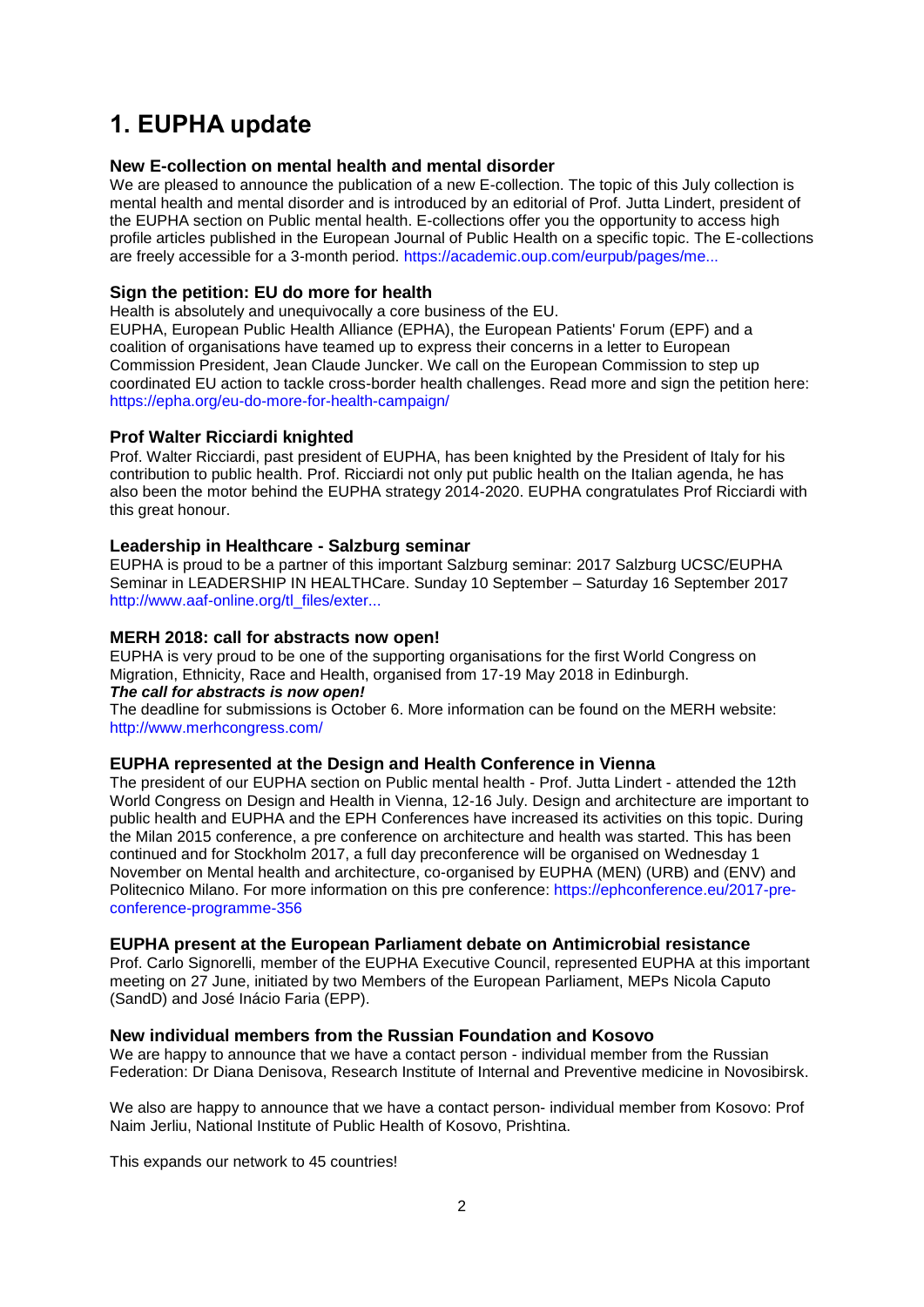# **GLEPHA becomes partner of EUPHA**

We are very happy to announce that EUPHA has set up a mutual partnership with the newly established GLEPHA - Global Law Enforcement and Public Health Association. After several years of collaboration with the Law Enforcement and public health conference, we are happy that GLEPHA was established and look forward to continued and strengthened collaboration. [http://www.cleph.com.au](http://www.cleph.com.au/)

### **ECDC Summer School 2017: Workshop given on Economic Analyses of Public Health Interventions**

The president of our EUPHA section on Public health economics - Dr Tek-Ang Lim - organised a oneday interactive workshop during the ECDC summer school (29 May-2 June) on Economic Analyses of Public Health Interventions.

# <span id="page-2-0"></span>**2. European Public Health Conference**





**10th European Public Health Conference: 'Sustaining resilient and healthy communities', Stockholmsmässan, Stockholm, 1 - 4 November 2017**

### **STOCKHOLM 2017: EVERYBODY WILL BE THERE**

#### **Parallel programme**

The full parallel programme divided over 16 tracks of 10 sessions each is available online. Presenters can check the track, session and time of their presentation in the updated [online programme.](https://ephconference.eu/dynamic-programme-4)

#### **Pre-conferences**

Check the pre-conference [webpage](https://ephconference.eu/2017-pre-conference-programme-327) for regular updates.

#### **Registration**

You can benefit from [early bird registration](https://ephconference.eu/registration-2017---register-314) fees until 1 September.

# <span id="page-2-1"></span>**3. EUPHA members update**

# **3rd V4 Conference on Public Health**

The Czech Society of Social Medicine and Health Care Management invite to the 3rd V4 Conference on Public Health to be held in Prague, on 19-20 October 2017.

Four years after the success of the 1st V4 Conference on Public Health that was held in Kosice, Slovakia, in 2013, and two years after 2nd V4 Conference on Public Health in Zabrze, Poland, in 2015, we kindly encourage international scholars, students, physicians and all public health specialists, practitioners and leaders to join us in Prague, Czech Republic. We believe you will use this opportunity to join the international forum to share and discuss ideas and experiences, present and publish research results, as well as simply arrange and develop your personal cooperation networks. We expect 150 international participants, especially from the so-called V4 countries (Czech Republic, Slovakia, Hungary, and Poland). Although the conference will primarily focus on the Visegrad Group Member States, colleagues from other countries are also kindly welcome!

The conference is held under the [auspices of Radek Lacko,](http://conference2017.ipvz.cz/sites/default/files/zastita.pdf) the City of Prague councilor for health and housing.

The conference is organized by collaborating partners: the Czech Society of Social Medicine and Health Care Management of the Czech Medical Association of J. E. Purkyně, the Institute for Postgraduate Medical Education in Prague (IPVZ), the Slovak Public Health Association (SAVEZ), the Polish Society of Public Health, and the Hungarian Association of Public Health Training and Research Institutions (HAPHI). <http://conference2017.ipvz.cz/>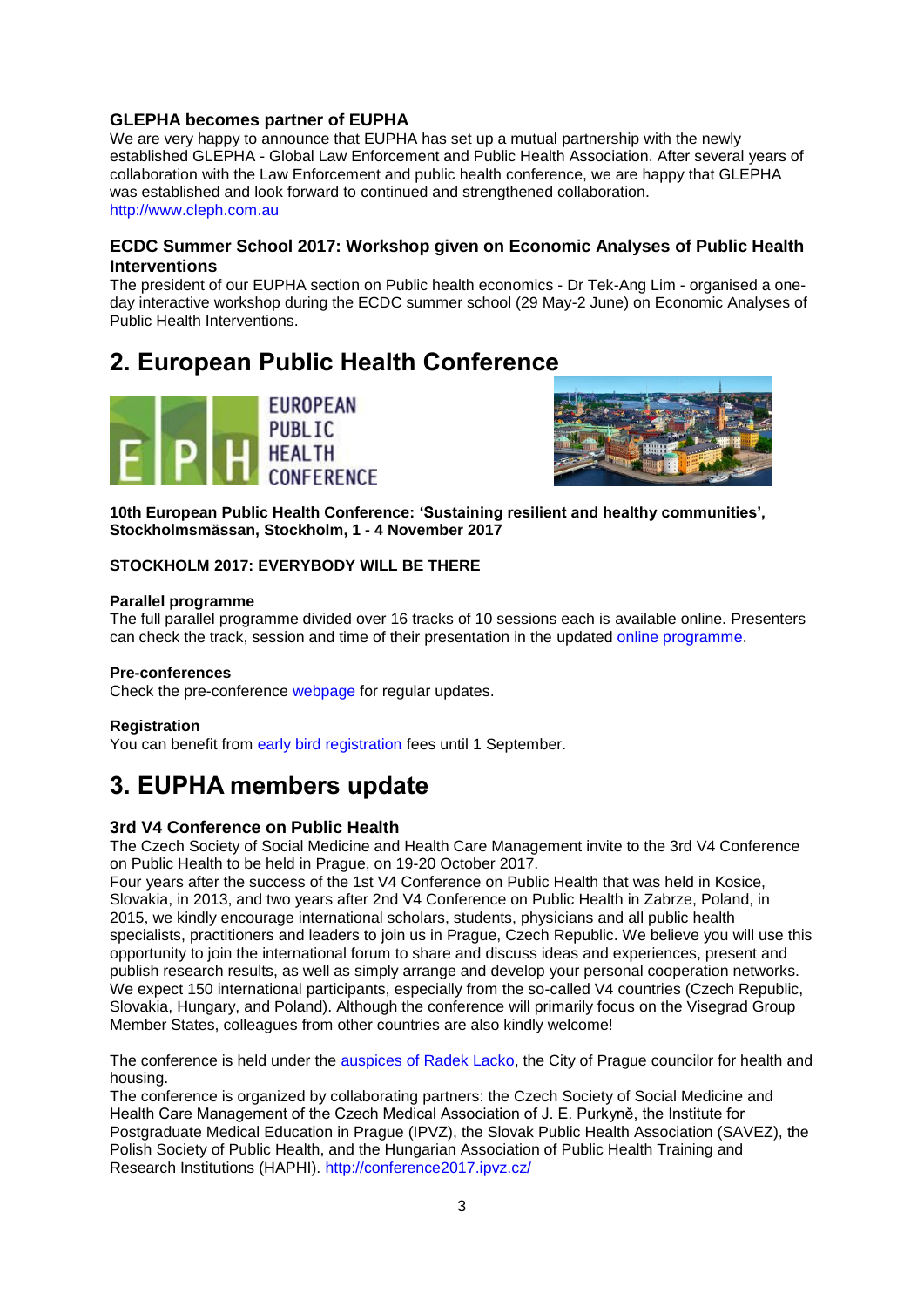# **The Société Française de Santé Publique organizes a public health conference in Amiens, from 4 to 6 October**

This conference is co-organized with the Association des épidémiologistes de langue française – ADELF with a main theme : " Science and health practionners: Articulate knowledge and practices". The full programme and additional information about the conference is available on the website: [http://urlz.fr/5CCC.](http://urlz.fr/5CCC)

# <span id="page-3-0"></span>**4. European Journal of Public Health**



[The European Journal of Public Health](http://eurpub.oxfordjournals.org/) is a multidisciplinary journal in the field of public health.

The EJPH is published bimonthly. The journal provides a forum for discussion and debate of current international public health issues with a focus on the European region. In 2016, the impact factor of the journal is at 2.751. The 5-year impact factor is 2.512.

The EJPH is the official journal of EUPHA.

Now available: Volume 27 Issue 4, August 2017 **Editorials** Contextual effects on health inequalities: a research agenda Odile Sauzet; Alastair H. Leyland [\[article\]](http://click.skem1.com/click/hpktn-baglzj-6nsjr1i8/)

Sleep and cardiovascular diseases: time for action and new methods Tea Lallukka; E. Kronholm [\[article\]](http://click.skem1.com/click/hpktn-baglzm-6nsjr1i1/)

# **Viewpoints**

Migrant health: the economic argument Ursula Trummer; Allan Krasnik [\[article\]](http://click.skem1.com/click/hpktn-baglzp-6nsjr1i4/)

Migrant health: putting the economic argument into the context of deservingness debates Nora Gottlieb; Nadav Davidovitch **[\[article\]](http://click.skem1.com/click/hpktn-baglzs-6nsjr1i7/)** 

Restricted access to health care for asylum-seekers: applying a human rights lens to the argument of resource constraints Kayvan Bozorgmehr; Judith Wenner; Oliver Razum [\[article\]](http://click.skem1.com/click/hpktn-baglzv-6nsjr1i0/)

# **Health Policy**

Chronic illness self-management: a mechanism behind the relationship between neighbourhood social capital and health? Geeke Waverijn; Monique Heijmans; Peter P. Groenewegen **Tarticle1** 

The differentiated effects of health on political participation Jérôme Couture; Sandra Breux [\[article\]](http://click.skem1.com/click/hpktn-bagm03-6nsjr1i0/)

An evaluation of a public–private partnership to reduce artificial trans fatty acids in England, 2011–16 [C. Knai;](http://click.skem1.com/click/hpktn-bagm07-6nsjr1i4/) L. James; [M. Petticrew;](http://click.skem1.com/click/hpktn-bagm09-6nsjr1i6/) [E. Eastmure](http://click.skem1.com/click/hpktn-bagm0a-6nsjr1i6/) ; [M.A. Durand](http://click.skem1.com/click/hpktn-bagm0b-6nsjr1i7/) ... [\[article\]](http://click.skem1.com/click/hpktn-bagm08-6nsjr1i5/)

Health assessments for health governance—concepts and methodologies [Rainer Fehr](http://click.skem1.com/click/hpktn-bagm0d-6nsjr1i9/) ; [Kristina Alexanderson;](http://click.skem1.com/click/hpktn-bagm0e-6nsjr1i0/) [Carlo Favaretti;](http://click.skem1.com/click/hpktn-bagm0f-6nsjr1i1/) [Judith de Jong;](http://click.skem1.com/click/hpktn-bagm0g-6nsjr1i2/) [Giuseppe La Torre](http://click.skem1.com/click/hpktn-bagm0h-6nsjr1i3/) ... [\[article\]](http://click.skem1.com/click/hpktn-bagm0c-6nsjr1i8/)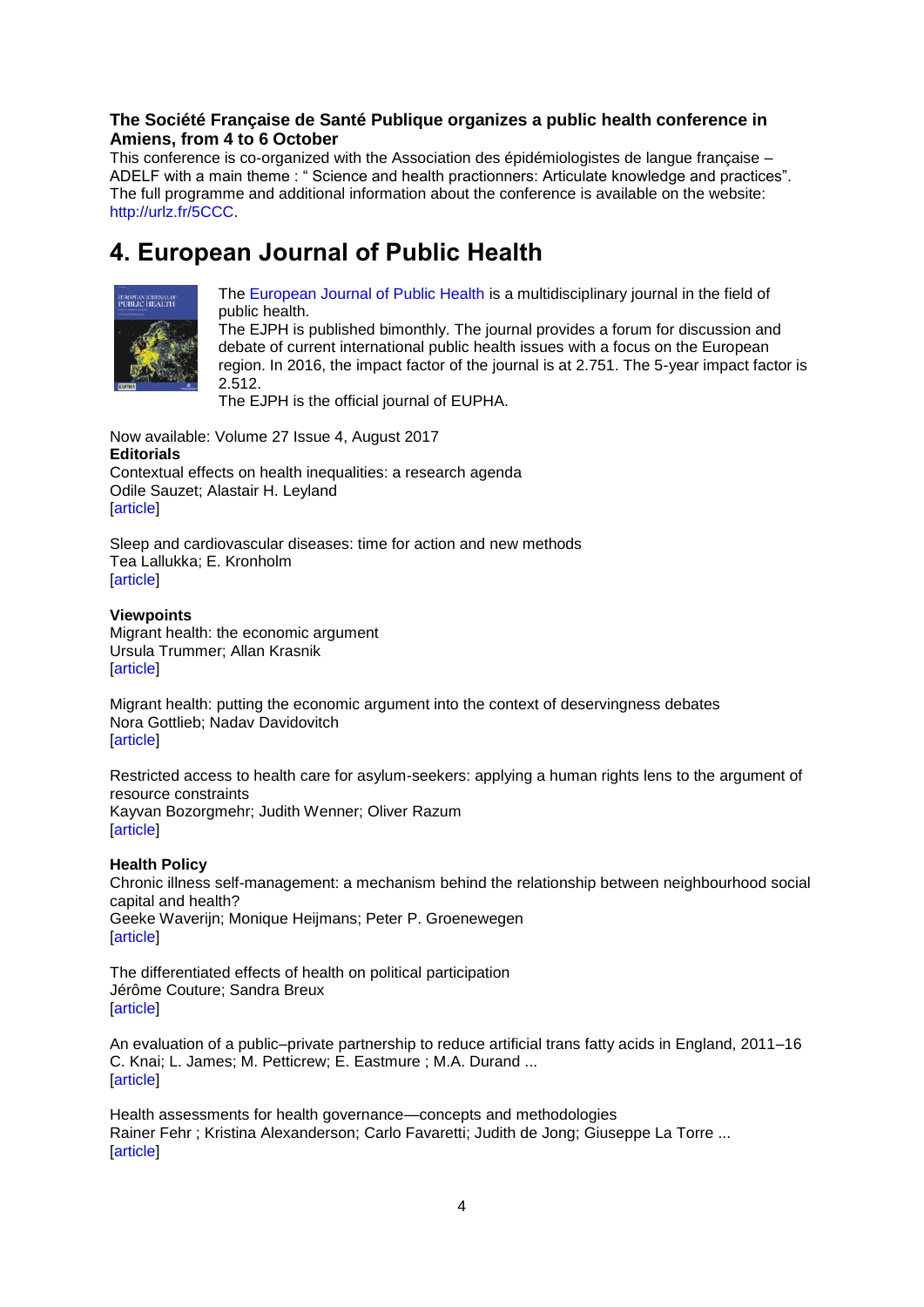#### **Health Services Research**

Adherence to cancer treatment guidelines: influence of general and cancer-specific guideline characteristics [Marianne J. Heins;](http://click.skem1.com/click/hpktn-bagm0j-6nsjr1i5/) [Judith D. de Jong](http://click.skem1.com/click/hpktn-bagm0k-6nsjr1i6/) ; [Inge Spronk;](http://click.skem1.com/click/hpktn-bagm0l-6nsjr1i7/) [Vincent K.Y. Ho;](http://click.skem1.com/click/hpktn-bagm0m-6nsjr1i8/) [Mirian Brink](http://click.skem1.com/click/hpktn-bagm0n-6nsjr1i9/) ... **Tarticle1** 

A systematic review of economic evaluations of screening programmes for cardiometabolic diseases [Mickael Hiligsmann;](http://click.skem1.com/click/hpktn-bagm0p-6nsjr1i1/) [Caroline E Wyers;](http://click.skem1.com/click/hpktn-bagm0q-6nsjr1i2/) [Susanne Mayer;](http://click.skem1.com/click/hpktn-bagm0r-6nsjr1i3/) [Silvia M Evers;](http://click.skem1.com/click/hpktn-bagm0s-6nsjr1i4/) [Dirk Ruwaard](http://click.skem1.com/click/hpktn-bagm0t-6nsjr1i5/) Association between unmet healthcare needs and health-related quality of life: a longitudinal study [Yeong Jun Ju;](http://click.skem1.com/click/hpktn-bagm0v-6nsjr1i7/) [Tae Hyun Kim](http://click.skem1.com/click/hpktn-bagm0w-6nsjr1i8/) ; [Kyu-Tae Han;](http://click.skem1.com/click/hpktn-bagm0x-6nsjr1i9/) [Hyo Jung Lee;](http://click.skem1.com/click/hpktn-bagm0y-6nsjr1i0/) [Woorim Kim](http://click.skem1.com/click/hpktn-bagm0z-6nsjr1i1/) ... [\[article\]](http://click.skem1.com/click/hpktn-bagm0u-6nsjr1i6/)

Health care on equal terms? Assessing horizontal equity in health care use in Northern Sweden [Miguel San Sebastián;](http://click.skem1.com/click/hpktn-bagm11-6nsjr1i9/) [Paola A. Mosquera;](http://click.skem1.com/click/hpktn-bagm12-6nsjr1i0/) [Nawi Ng;](http://click.skem1.com/click/hpktn-bagm13-6nsjr1i1/) [Per E. Gustafsson](http://click.skem1.com/click/hpktn-bagm14-6nsjr1i2/) **[\[article\]](http://click.skem1.com/click/hpktn-bagm10-6nsjr1i8/)** 

### **Work and Health**

Occupations and amyotrophic lateral sclerosis: are jobs exposed to the general public at higher risk? [F. D'Ovidio;](http://click.skem1.com/click/hpktn-bagm16-6nsjr1i4/) [A. d'Errico;](http://click.skem1.com/click/hpktn-bagm17-6nsjr1i5/) [A. Calvo](http://click.skem1.com/click/hpktn-bagm18-6nsjr1i6/) ; [G. Costa;](http://click.skem1.com/click/hpktn-bagm19-6nsjr1i7/) [A. Chiò](http://click.skem1.com/click/hpktn-bagm1a-6nsjr1i7/) **[\[article\]](http://click.skem1.com/click/hpktn-bagm15-6nsjr1i3/)** 

The impact of the 2008 recession on the health of older workers: data from 13 European countries [Hila Axelrad;](http://click.skem1.com/click/hpktn-bagm1c-6nsjr1i9/) [Erika L. Sabbath;](http://click.skem1.com/click/hpktn-bagm1d-6nsjr1i0/) [Summer Sherburne Hawkins](http://click.skem1.com/click/hpktn-bagm1e-6nsjr1i1/) [\[article\]](http://click.skem1.com/click/hpktn-bagm1b-6nsjr1i8/)

Temporal changes in health within 5 years before and after disability pension–the HUNT Study [Gunnhild Åberge Vie;](http://click.skem1.com/click/hpktn-bagm1g-6nsjr1i3/) [Kristine Pape;](http://click.skem1.com/click/hpktn-bagm1h-6nsjr1i4/) [Steinar Krokstad;](http://click.skem1.com/click/hpktn-bagm1i-6nsjr1i5/) [Roar Johnsen](http://click.skem1.com/click/hpktn-bagm1j-6nsjr1i6/) ; [Johan Håkon Bjørngaard](http://click.skem1.com/click/hpktn-bagm1k-6nsjr1i7/) [\[article\]](http://click.skem1.com/click/hpktn-bagm1f-6nsjr1i2/)

Night work as a risk factor of future disability pension due to musculoskeletal diagnoses: a prospective cohort study of Swedish twins [Sanna Kärkkäinen](http://click.skem1.com/click/hpktn-bagm1m-6nsjr1i9/) ; [Annina Ropponen;](http://click.skem1.com/click/hpktn-bagm1n-6nsjr1i0/) [Jurgita Narusyte;](http://click.skem1.com/click/hpktn-bagm1o-6nsjr1i1/) [Lisa Mather;](http://click.skem1.com/click/hpktn-bagm1p-6nsjr1i2/) [Torbjörn Åkerstedt](http://click.skem1.com/click/hpktn-bagm1q-6nsjr1i3/) …

# [\[article\]](http://click.skem1.com/click/hpktn-bagm1l-6nsjr1i8/)

#### **Care of elderly**

Editor's Choice

Long-term care is increasingly concentrated in the last years of life: a change from 2000 to 2011 [Leena Forma;](http://click.skem1.com/click/hpktn-bagm1s-6nsjr1i5/) [Mari Aaltonen](http://click.skem1.com/click/hpktn-bagm1t-6nsjr1i6/) ; [Jutta Pulkki;](http://click.skem1.com/click/hpktn-bagm1u-6nsjr1i7/) [Jani Raitanen;](http://click.skem1.com/click/hpktn-bagm1v-6nsjr1i8/) [Pekka Rissanen](http://click.skem1.com/click/hpktn-bagm1w-6nsjr1i9/) … [\[article\]](http://click.skem1.com/click/hpktn-bagm1r-6nsjr1i4/)

Economic evaluation of health promotion and primary prevention actions for older people—a systematic review [Katarzyna Dubas-Jakóbczyk;](http://click.skem1.com/click/hpktn-bagm1y-6nsjr1i1/) [Ewa Kocot;](http://click.skem1.com/click/hpktn-bagm1z-6nsjr1i2/) [Katarzyna Kissimova-Skarbek;](http://click.skem1.com/click/hpktn-bagm20-6nsjr1i9/) [Kai Huter](http://click.skem1.com/click/hpktn-bagm21-6nsjr1i0/) ; [Heinz Rothgang](http://click.skem1.com/click/hpktn-bagm22-6nsjr1i1/)

[\[article\]](http://click.skem1.com/click/hpktn-bagm1x-6nsjr1i0/)

A baseline assessment by healthcare professionals of Dutch pharmacotherapeutic care for the elderly with polypharmacy

[Lutien Bakker](http://click.skem1.com/click/hpktn-bagm24-6nsjr1i3/) ; [Peter F. Kemper;](http://click.skem1.com/click/hpktn-bagm25-6nsjr1i4/) [Cordula Wagner;](http://click.skem1.com/click/hpktn-bagm26-6nsjr1i5/) [Gepke O. Delwel;](http://click.skem1.com/click/hpktn-bagm27-6nsjr1i6/) [Martine C. de Bruijne](http://click.skem1.com/click/hpktn-bagm28-6nsjr1i7/) [\[article\]](http://click.skem1.com/click/hpktn-bagm23-6nsjr1i2/)

Lifetime abuse and perceived social support among the elderly: a study from seven European countries

[Bahareh Eslami;](http://click.skem1.com/click/hpktn-bagm2a-6nsjr1i8/) [Mirko Di Rosa;](http://click.skem1.com/click/hpktn-bagm2b-6nsjr1i9/) [Henrique Barros](http://click.skem1.com/click/hpktn-bagm2c-6nsjr1i0/) ; [Mindaugas Stankunas;](http://click.skem1.com/click/hpktn-bagm2d-6nsjr1i1/) [Francisco Torres-Gonzalez](http://click.skem1.com/click/hpktn-bagm2e-6nsjr1i2/)

#### … [\[article\]](http://click.skem1.com/click/hpktn-bagm29-6nsjr1i8/)

# **Alcohol**

Binge drinking and well-being in European older adults: do gender and region matter? [Sonsoles Fuentes;](http://click.skem1.com/click/hpktn-bagm2g-6nsjr1i4/) [Usama Bilal;](http://click.skem1.com/click/hpktn-bagm2h-6nsjr1i5/) [Iñaki Galán;](http://click.skem1.com/click/hpktn-bagm2i-6nsjr1i6/) [Joan R. Villalbí;](http://click.skem1.com/click/hpktn-bagm2j-6nsjr1i7/) [Albert Espelt](http://click.skem1.com/click/hpktn-bagm2k-6nsjr1i8/) ... [\[article\]](http://click.skem1.com/click/hpktn-bagm2f-6nsjr1i3/)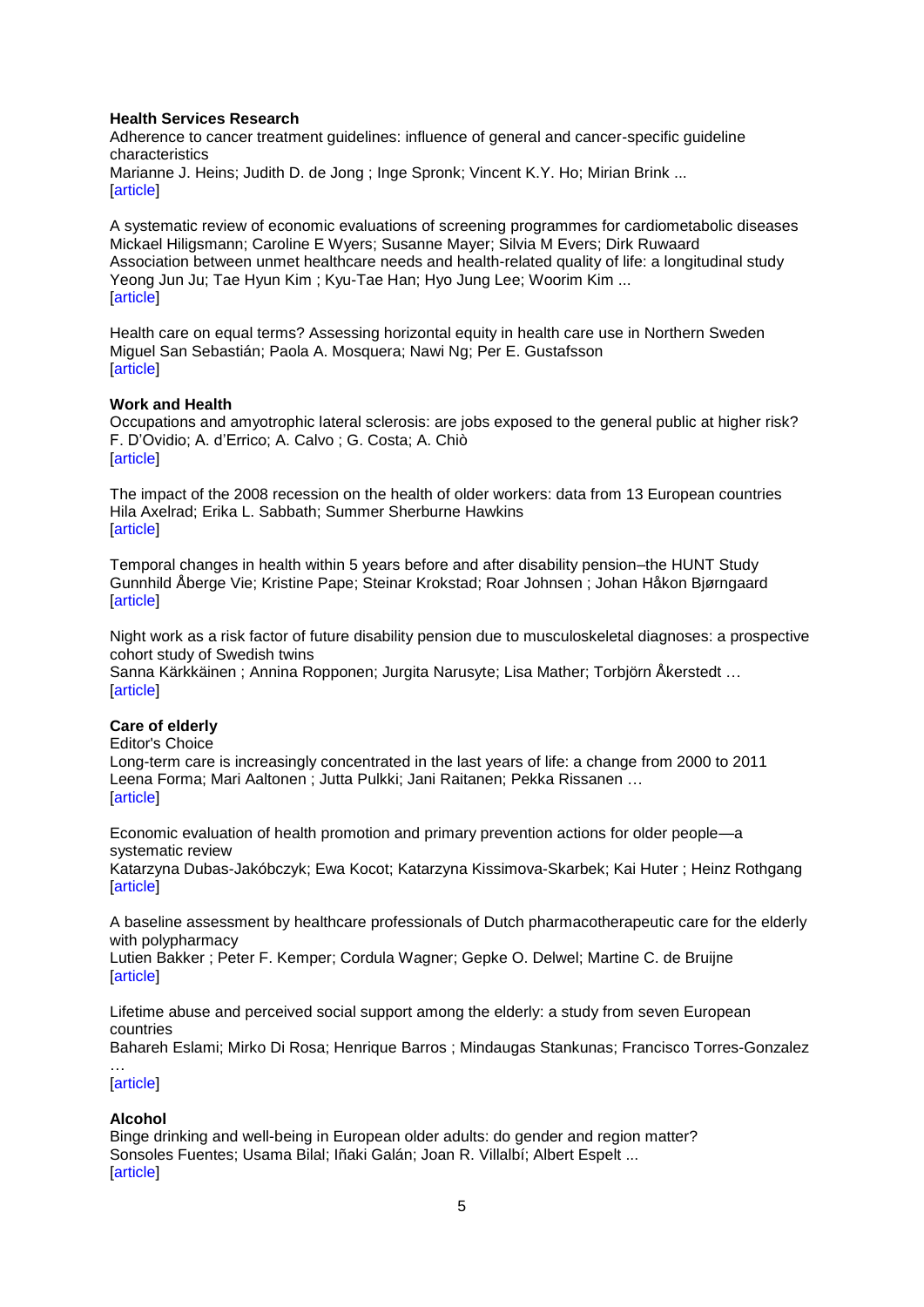The effectiveness of current French health warnings displayed on alcohol advertisements and alcoholic beverages [Gloria Dossou;](http://click.skem1.com/click/hpktn-bagm2m-6nsjr1i0/) [Karine Gallopel-Morvan;](http://click.skem1.com/click/hpktn-bagm2n-6nsjr1i1/) [Jacques-François Diouf](http://click.skem1.com/click/hpktn-bagm2o-6nsjr1i2/) [\[article\]](http://click.skem1.com/click/hpktn-bagm2l-6nsjr1i9/)

Alcohol and cancer: risk perception and risk denial beliefs among the French general population [Aurélie Bocquier](http://click.skem1.com/click/hpktn-bagm2q-6nsjr1i4/) ; [Lisa Fressard;](http://click.skem1.com/click/hpktn-bagm2r-6nsjr1i5/) [Pierre Verger;](http://click.skem1.com/click/hpktn-bagm2s-6nsjr1i6/) [Stéphane Legleye;](http://click.skem1.com/click/hpktn-bagm2t-6nsjr1i7/) [Patrick Peretti-Watel](http://click.skem1.com/click/hpktn-bagm2u-6nsjr1i8/) [\[article\]](http://click.skem1.com/click/hpktn-bagm2p-6nsjr1i3/)

Changes in alcohol consumption in the 50- to 64-year-old European economically active population during an economic crisis [Marina Bosque-Prous;](http://click.skem1.com/click/hpktn-bagm2w-6nsjr1i0/) [Anton E. Kunst;](http://click.skem1.com/click/hpktn-bagm2x-6nsjr1i1/) [M. Teresa Brugal](http://click.skem1.com/click/hpktn-bagm2y-6nsjr1i2/) ; [Albert Espelt](http://click.skem1.com/click/hpktn-bagm2z-6nsjr1i3/) [\[article\]](http://click.skem1.com/click/hpktn-bagm2v-6nsjr1i9/)

### **Smoking**

Quit attempts and smoking cessation in Italian adults (25–64 years): factors associated with attempts and successes

[Alessandro Coppo](http://click.skem1.com/click/hpktn-bagm31-6nsjr1i1/) ; [Sandro Baldissera;](http://click.skem1.com/click/hpktn-bagm32-6nsjr1i2/) [Alessandro Migliardi;](http://click.skem1.com/click/hpktn-bagm33-6nsjr1i3/) [Valentina Minardi;](http://click.skem1.com/click/hpktn-bagm34-6nsjr1i4/) [Elisa Quarchioni](http://click.skem1.com/click/hpktn-bagm35-6nsjr1i5/) ... [\[article\]](http://click.skem1.com/click/hpktn-bagm30-6nsjr1i0/)

Parental separation in childhood and adult smoking in the 1958 British birth cohort [Sarah E. Martindale;](http://click.skem1.com/click/hpktn-bagm37-6nsjr1i7/) [Rebecca E. Lacey](http://click.skem1.com/click/hpktn-bagm38-6nsjr1i8/) [\[article\]](http://click.skem1.com/click/hpktn-bagm36-6nsjr1i6/)

Restrictions on the use of e-cigarettes in public and private places—current practice and support among adults in Great Britain [Leonie S. Brose](http://click.skem1.com/click/hpktn-bagm3a-6nsjr1i9/) ; [Ann McNeill;](http://click.skem1.com/click/hpktn-bagm3b-6nsjr1i0/) [Deborah Arnott;](http://click.skem1.com/click/hpktn-bagm3c-6nsjr1i1/) [Hazel Cheeseman](http://click.skem1.com/click/hpktn-bagm3d-6nsjr1i2/) [\[article\]](http://click.skem1.com/click/hpktn-bagm39-6nsjr1i9/)

Burden of smoking in Lithuania: attributable mortality and years of potential life lost Vaida Liutkut **[\[article\]](http://click.skem1.com/click/hpktn-bagm3e-6nsjr1i3/)** 

# <span id="page-5-0"></span>**5. Call for proposals, job opportunities**

**Free University of Brussels: Scientific assistant (F/M/X)For a challenging doctoral research project, Interface Demography (VUB) and the Stichting Kankerregister are seeking a Scientific assistant (F/M/X)**

As a scientific assistant you will work on a FWO-project into differences in **cancer according to migrant origin**. European societies are ageing and an ever-increasing group of older people have a migrant background. Belgium leads in this development, as large-scale immigration took place relatively early in its history. An older population is certainly good news, but raises a number of challenges, as older people often have weaker health and are more vulnerable to some cancers and other diseases. While cancer risks in the older host population have already been adequately mapped, much less is known about the cancer risks of immigrants. Large-scale studies into cancer incidence and mortality that compare the host population to those of migrant origin are relatively rare in Europe. However, it is very important to study these differences because our societies are ageing and because the factors that cause cancer have not yet been fully mapped. The project on which you will work will do this for Belgium. As first generation immigrants exchange their country of origin for another (host) country and thus also for another healthcare environment, they can be considered an 'experimental group'. Consequently, the study of cancer and its mechanisms in the population with a migrant background versus the host population can provide an insight into the mechanisms of that cancer: e.g. with respect to the importance of environmental versus genetic factors in the development of certain cancers. These findings will not only increase our knowledge of cancer and its causes but also have the potential of steering future policy aimed at improving the health of all people in an ageing society.

You will be responsible for the following duties: Performing the proposed research project:

- Thorough literature study of the subject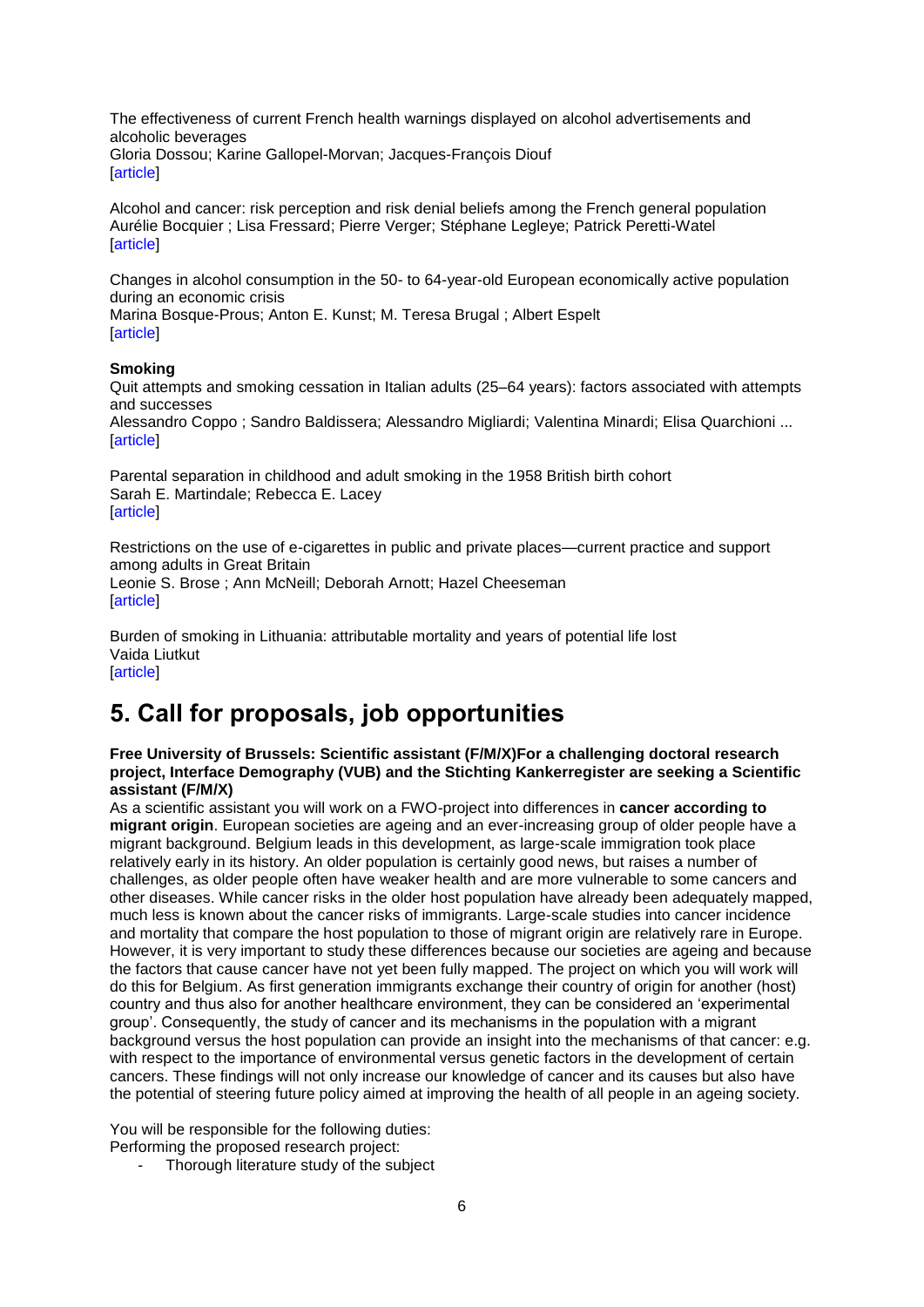- Methodological analysis and statistical analysis
- Clear reporting, accurate and concise synthesis of methods, analyses and results
- Publishing articles in scientific peer-reviewed journals

#### Job profile

- You have a master's degree in (Bio)medical Sciences, Paramedical Sciences, Public Health,Applied Science, Social Sciences or Bio-Engineering Sciences with prior knowledge of (bio-)statistics.
- You are a 'passionate researcher' with expertise/interest in quantitative research.
- You have the necessary software skills for managing databases and data analyses (including knowledge of SAS, SPSS, Stata, etc.)
- You have experience/interest in epidemiological research and a passion for the 'social inequality' theme.
- You are prepared to write a doctoral thesis based on the research.
- You have good written and oral communication skills in English and preferably also in Dutch.
- You are able to work in a collegial manner within a research team.

### We offer:

- A full-time appointment as scientific employee for 4 years within the possibility of obtaining a doctorate
- Based on your experience and academic merits, you will receive a salary on one of the pay scales established by the government. Hospitalisation insurance and the free use of public transport for commuting are included as standard. If you would prefer to cycle to work, then there is also some remuneration for that.
- A motivating post in a young and dynamic team with space for contact and initiative
- A strong scientific guidance within a reputed, dynamic and multidisciplinary research team
- Diverse opportunities for further training in connection with this position both at the Stichting Kankerregister and the VUB
- Interesting national and international research contacts

### **Practically**

As a doctoral student you will be affiliated to the Vrije Universiteit Brussel and your promotor is Professor Dr Hadewijch Vandenheede. Given the subject of the proposed research project, you will work under the supervision of Professor Vandenheede and the researchers at the Kankerregister. Physically you will primarily work at the Kankerregister in Brussels (estimate 60% at the Kankerregister in Brussels, 40% at the Interface Demography Department of the VUB). The anticipated start date for the project is 1 October 2017. The duration / term of the contract is 4 years.

The deadline for **applications** is **15 August 2017**. Applications can be sent electronically by sending your covering letter and CV to hadewijch.vandenheede@vub.ac.be.

#### **Warwick Evidence is seeking to appoint up to two Assistant Professors**

Warwick Evidence is seeking to appoint up to two Assistant Professors in Health Technology Assessment and Epidemiology/Implementation Science to contribute to the expanding programme of Health Technology Assessment in Warwick Medical School (WMS). You will jointly lead the clinical effectiveness reviewing and evidence synthesis of HTA projects for Warwick Evidence during the production of multiple technology appraisals (MTAs) and single technology appraisals (STAs) for the National Institute for Health and Care Excellence (NICE) appraisal process and other research projects. You will work with a multidisciplinary team of information specialists, researchers, health economists, modellers and other clinical effectiveness systematic reviewers in appraising evidence on the clinical and cost effectiveness of health technologies, including drugs, devices and diagnostics. Work undertaken will directly inform national health policy giving the post-holder experience of the application of evidence synthesis in clinical decision making, decision modelling and epidemiology. Informal enquiries are welcome and should be directed to: Prof Aileen Clarke, Email: Aileen.Clarke@warwick.ac.uk or Dr Paul Sutcliffe, Email: p.a.sutcliffe@warwick.ac.uk. More details available at:

[http://www.jobs.ac.uk/job/BCN701/assistant-professor-in-health-technology-assessment-and](http://www.jobs.ac.uk/job/BCN701/assistant-professor-in-health-technology-assessment-and-epidemiology-implementation-science-79136-077/)[epidemiology-implementation-science-79136-077/](http://www.jobs.ac.uk/job/BCN701/assistant-professor-in-health-technology-assessment-and-epidemiology-implementation-science-79136-077/)

#### **The School of Public Health (Université Libre de Bruxelles) has a vacancy for a full-time academic position in Biostatistics**

[\(http://wwwdev.ulb.ac.be/greffe/files/5774.pdf\)](http://wwwdev.ulb.ac.be/greffe/files/5774.pdf) Job description: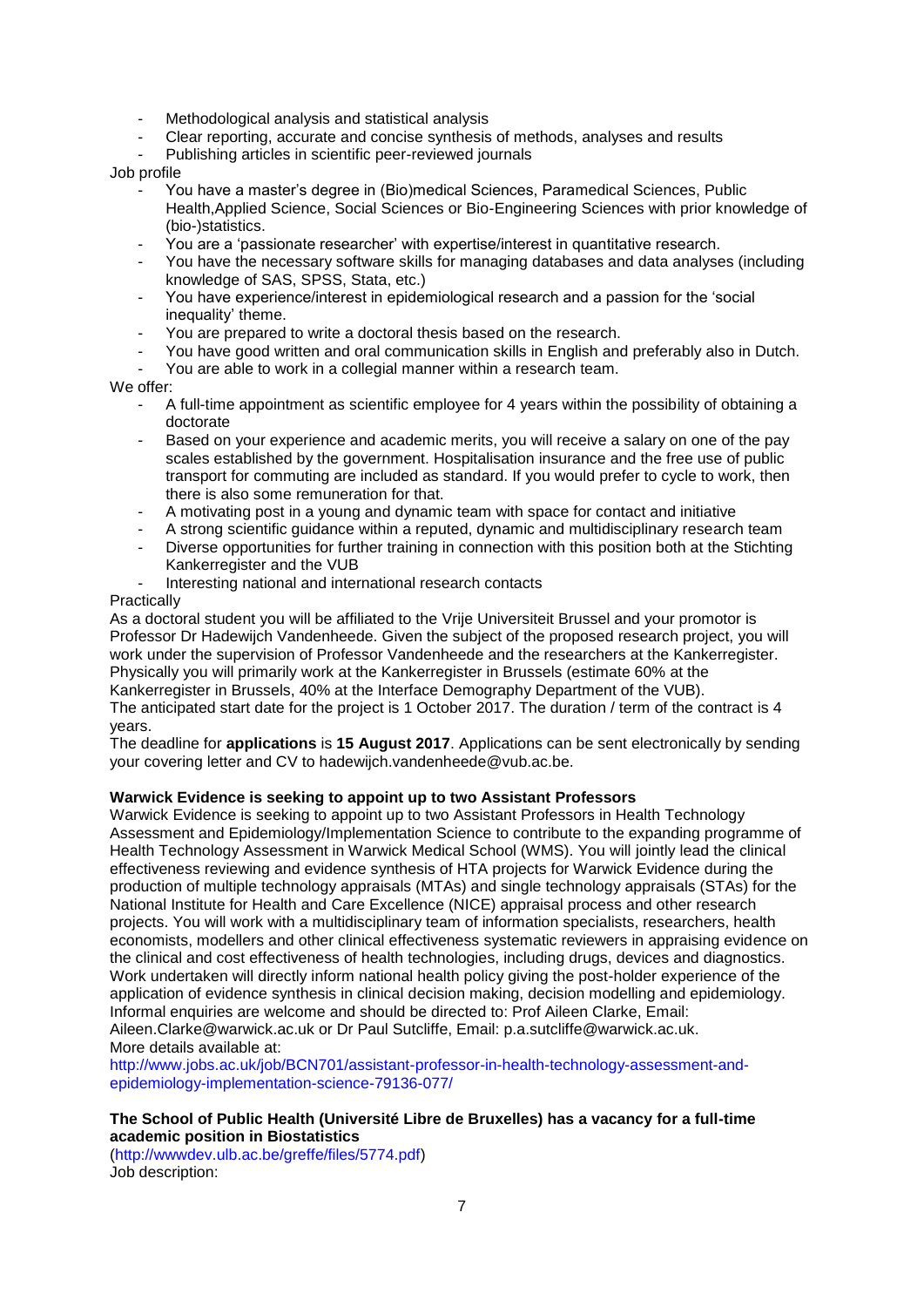The position is characterized by a load which is divided into two parts: 50% teaching and 50% research. Beyond this sharing, the candidate will also participate in various administrative / logistics responsibilities at the school. It will also work to strengthen the place of the School of Public Health in the national and international expertise in the specific areas "quantitative methods applied to epidemiology" in general and "biostatistics" in particular.

It will also ensure and maintain a productive high-level research and promote partnership with other research centers of the School of Public Health, the Faculty of the "Pôle Santé" but also with other national and international institutions.

Main Research Field : Medical sciences

Sub Research Field : Biostatistics

Required educational level: Master level in Medical Sciences (PhD in Medical Sciences) Required Languages: Français : native, English : excellent

For more information, please contact Prof. Alain LEVEQUE (phone: 32 2 555.40.44 - e-mail: aleveque@ulb.ac.be).

Applications must be sent by e-mail to the rectorate of the Université Libre de Bruxelles (recteur@ulb.ac.be) and to the faculty deanship (presidence.esp@ulb.ac.be).

They must include the following :

- an application letter
- a Curriculum vitae including a list of publications (a template can be downloaded at http://www.ulb.ac.be/tools/CV-type.rtf)
- any relevant documents showing 4 years of research experience
- a 7,000-character report (4 pages) presenting the applicant's research activities and a research project, including how these will integrate into ULB's research teams
- a teaching dossier including a 7,000-character report (4 pages) on the applicant's previous teaching activities and a teaching project for the first five years in this position; these must be relevant to the faculty and to the teaching profiles for the programmes to which the applicant is to contribute . a note on the applicant's international achievements and projects (no more than 4 pages)
- the names and e-mail addresses of five references (with equal gender representation) who may be contacted by those in charge of evaluating applications. These references should not have conflicts of interest.

By sending in their application, applicants acknowledge they have read and understood the additional information and the regulations relevant to research staff, available at the following address http://www.ulb.ac.be/emploi/academique.html.

Reference : 2017/A042 Application deadline : 08/01/2018 Start date: 01/10/2018

Type of contract : temporary Tours per week : 38 Required Research Experiences : medical sciences (Biostatistics) : (4 years) Researcher profile : Early stage researcher (0-4 years)

# <span id="page-7-0"></span>**6. Interesting news**

# **Income directly affects children's outcomes, says new report**

Poorer children have worse cognitive, social-behavioural and health outcomes because they are poor, and not just because poverty is correlated with other household and parental characteristics, according to a new report from the London School of Economics and Political Science (LSE). [https://www.sciencedaily.com/releases/20...](https://www.sciencedaily.com/releases/2017/07/170712084747.htm?utm_source=feedburner&utm_medium=email&utm_campaign=Feed%3A+sciencedaily%2Fscience_society%2Fpublic_health+%28Public+Health+News+--+Scien)

# **Artificial Sweeteners Are Linked to Weight Gain--Not Weight Loss**

Artificial sweeteners might seem like a low- or no-calorie way to enjoy sweet food and not gain weight. But a new study links them to the opposite. In the report, published in the Canadian Medical Association Journal, researchers analyzed 37 studies on artificial sweeteners to see if they were successful for weight management. The studies followed more than 400,000 people for about 10 years. Seven of the studies were randomized controlled trials, a type considered to be the gold standard in scientific research. Artificial sweeteners did not appear to help people lose weight. Instead, observational studies that looked at consumption over time suggested that people who regularly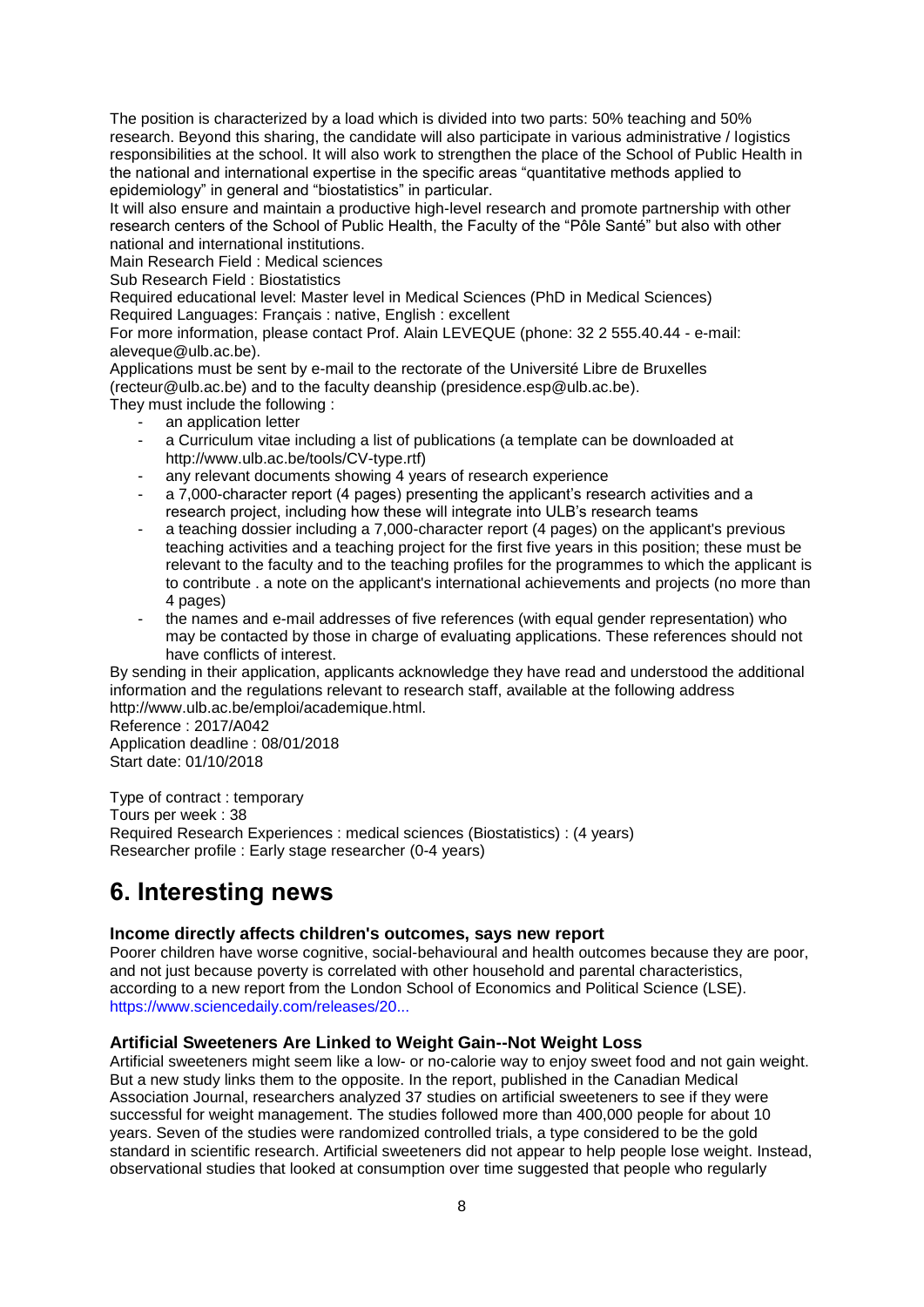consumed them—by drinking one or more artificially-sweetened beverage a day—had a higher risk for health issues like weight gain, obesity, diabetes and heart disease. [http://time.com/4859012/artificial-sweet...](http://time.com/4859012/artificial-sweeteners-weight-loss/)

#### **New method helps fighting future pandemics**

By developing a new technique for labeling the gene segments of influenza viruses, researchers now know more about how influenza viruses enter the cell and establish cell co-infections – a major contributing factor to potential pandemic development. [https://www.sciencedaily.com/releases/20...](https://www.sciencedaily.com/releases/2017/07/170705151649.htm?utm_source=feedburner&utm_medium=email&utm_campaign=Feed%3A+sciencedaily%2Fscience_society%2Fpublic_health+%28Public+Health+News+--+Scien)

#### **British smokers down by 1. 9 million since smoking ban**

Ten years after cigarettes were banished from all UK pubs, clubs, bars and restaurants, new figures from Cancer Research UK today (Saturday) reveal there are 1.9 million fewer smokers in Britain compared to when the smoking ban was introduced in 2007, with smoking rates now the lowest ever recorded.

[https://www.sciencedaily.com/releases/20...](https://www.sciencedaily.com/releases/2017/07/170701081722.htm?utm_source=feedburner&utm_medium=email&utm_campaign=Feed%3A+sciencedaily%2Fscience_society%2Fpublic_health+%28Public+Health+News+--+Scien)

#### **Long working days can cause heart problems, study says**

It's been established that too many hours in the office can increase the risk of a stroke. Now it seems that clocking up more than 55 hours a week means a 40% higher chance of developing an irregular heartbeat, known as atrial fibrillation (AF), when compared to those with a better work-life balance. [https://www.theguardian.com/science/2017...](https://www.theguardian.com/science/2017/jul/14/long-working-days-can-cause-heart-problems-study-says)

#### **'Activity inequality' could be one of the biggest factors in obesity**

A global study by Stanford University researchers involving hundreds of thousands of smartphone users found a new public health risk for obesity: "activity inequality." [http://www.businessinsider.com/activity-...](http://www.businessinsider.com/activity-inequality-causes-of-obesity-stanford-2017-7?IR=T)

#### **Measles continues to spread and take lives in Europe**

Ongoing measles outbreaks in the WHO European Region have caused 35 deaths in the past 12 months. The most recent fatality was a 6-year-old boy in Italy, where over 3,300 measles cases and 2 deaths have occurred since June 2016. Several other countries have also reported outbreaks; according to national public health authorities, these have caused 31 deaths in Romania, 1 death in Germany and another in Portugal. "Every death or disability caused by this vaccine-preventable disease is an unacceptable tragedy," says Zsuzsanna Jakab, PhD, WHO Regional Director for Europe. "We are very concerned that although a safe, effective and affordable vaccine is available, measles remains a leading cause of death among children worldwide, and unfortunately Europe is not spared. Working closely with health authorities in all European affected countries is our priority to control the outbreaks and maintain high vaccination coverage for all sections of the population." [http://www.euro.who.int/en/media-centre/...](http://www.euro.who.int/en/media-centre/sections/press-releases/2017/measles-continues-to-spread-and-take-lives-in-europe)

#### **The return of the plague**

Bubonic plague brought terror to medieval Europe. Over a third of its population perished from the ―Black Death‖ in the 14th century, hastening the end of the feudal system. As a bacterial disease, the plague these days is generally treatable with modern antibiotics. Nonetheless, it persists beyond the grim chapters of history.

[https://www.economist.com/blogs/graphicd...](https://www.economist.com/blogs/graphicdetail/2017/07/daily-chart-1)

#### **A changing society: 100 is the new 80**

When it comes to aging successfully and remaining in good health, are centenarians the perfect role models? Researchers have been studying illness trajectories in centenarians during the final years of their lives. According to their findings, people who died aged 100 or older suffered fewer diseases than those who died aged 90 to 99, or 80 to 89.

[https://www.sciencedaily.com/releases/20...](https://www.sciencedaily.com/releases/2017/07/170720103148.htm?utm_source=feedburner&utm_medium=email&utm_campaign=Feed%3A+sciencedaily%2Fscience_society%2Fpublic_health+%28Public+Health+News+--+Scien)

#### **Global disease: Nearly 13 million infants were not vaccinated in 2016**

New estimates from the World Health Organization and UNICEF have found that 12.9 million infants, or nearly 1 in 10, around the world didn't receive any vaccinations in 2016. Consequently, these infants missed the first dose of the combined vaccine against diphtheria-tetanus-pertussis (DTP3),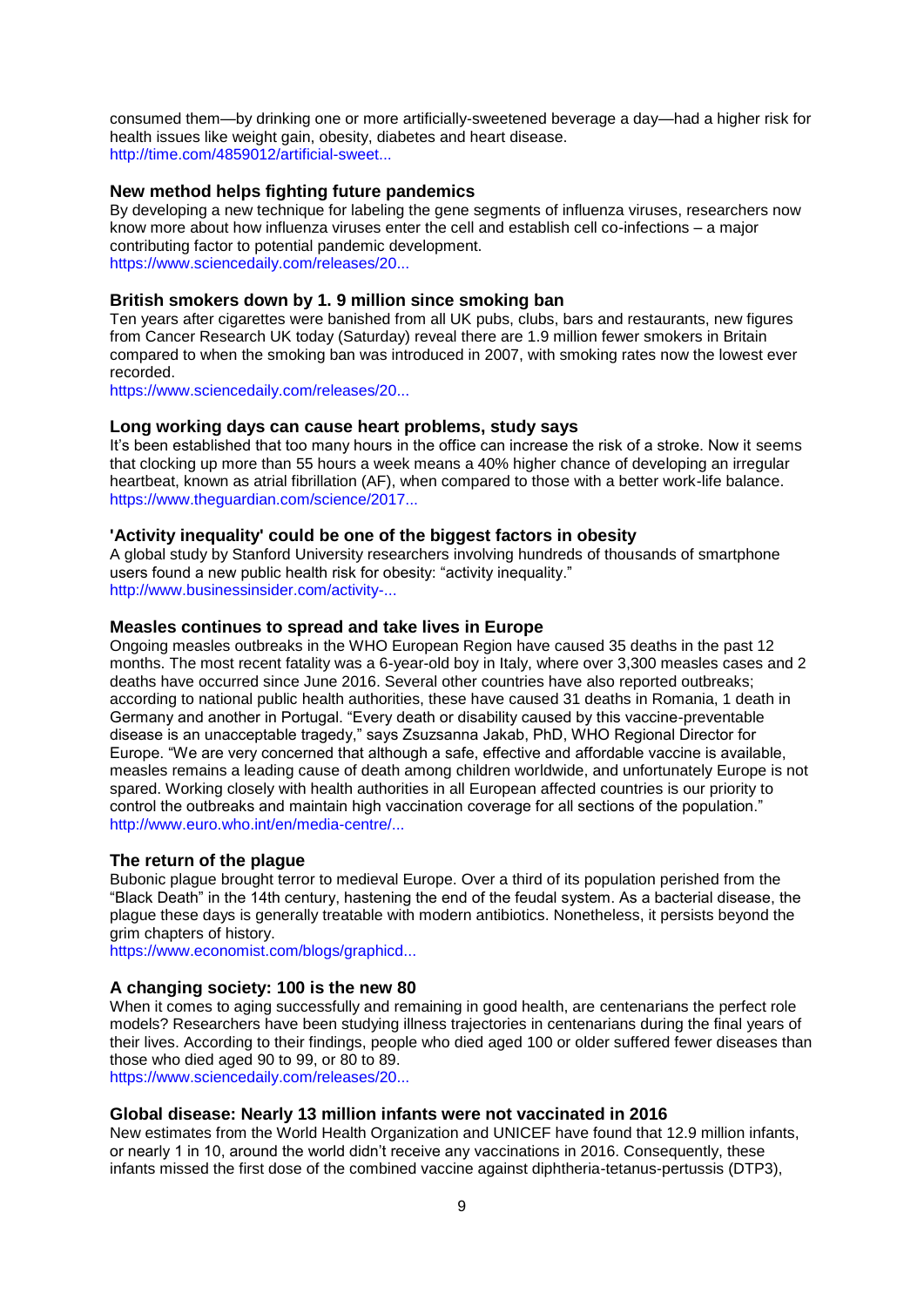which are potentially deadly diseases. The WHO and UNICEF findings, released online Monday, also found that about 6.6 million infants who did receive their first dose of DTP-containing vaccine didn't complete the full, three-dose immunization series during that time. Diphtheria is a bacterial infection that can cause infection of the nasopharynx, which may lead to breathing difficulties and death. Tetanus germs are likely to grow in deep puncture wounds caused by dirty nails, knives, tools, wood splinters and animal bites. And pertussis, more commonly known as whooping cough, is a disease of the respiratory tract caused by bacteria that live in the mouth, nose and throat. [http://www.newsweek.com/global-disease-i...](http://www.newsweek.com/global-disease-infants-vaccinated-2016-report-637832)

#### **Worldwide Prison Health Research & Engagement Network (www.WEPHREN.org)**

Public Health England, in partnership with the WHO Regional Office for Europe and the University of Oxford, has launched an international web platform on The Global Health Network called the Worldwide Prison Health Research and Engagement Network [\(www.WEPHREN.org\)](http://www.wephren.org/). There are more than 10 million people imprisoned worldwide; people in prison experience a higher burden of chronic illness, mental health and substance misuse problems than the general population. They often come from already marginalised and underserved groups in the wider community which makes prison an important public health opportunity for tackling health problems in a way that can deliver benefits to the individual as well as supporting reintegration into community life and future health. There is a lack of a robust evidence base to support healthcare commissioning and interventions in prison; WEPHREN will provide a forum for all stakeholders interested in reducing health inequalities through prison health to share good practice and build capacity across the globe in both the evidence base and public health practice.

WEPHREN is supported by the [WHO Health in Prisons Programme Steering Group](http://www.euro.who.int/en/health-topics/health-determinants/prisons-and-health/partners) which includes various international organisations.

For more information and to join WEPHREN, please register at [www.wephren.org](http://www.wephren.org/)

# <span id="page-9-0"></span>**7. Upcoming courses and conferences**

| GOING <b>MITERNATIONAL</b><br>»medicine & health« |                                                                                                                                                     | Going International is the first source for finding courses, seminars,<br>congresses and other events in the fields of medicine & health.<br>Going International is Europe's biggest service provider and                   |
|---------------------------------------------------|-----------------------------------------------------------------------------------------------------------------------------------------------------|-----------------------------------------------------------------------------------------------------------------------------------------------------------------------------------------------------------------------------|
| Education, Training & Career                      |                                                                                                                                                     | information platform and serves as an interface between<br>organisers and participants of events. Going International is an<br>official partner of EUPHA.                                                                   |
| Title:                                            | epidemiology                                                                                                                                        | PhD Course: Pitt falls and methodological considerations in nutritional                                                                                                                                                     |
|                                                   |                                                                                                                                                     | Date / location: 28 Aug 2017 - 31 Aug 2017 / Frederiksberg, Denmark                                                                                                                                                         |
| Organiser:                                        |                                                                                                                                                     | Faculty of Medial Health and Sciences, University of Copenhagen                                                                                                                                                             |
| Title:                                            | Introduction to Mathematical Models of the Epidemiology and Control of<br><b>Infectious Diseases: An interactive short course for professionals</b> |                                                                                                                                                                                                                             |
| Date / location:                                  |                                                                                                                                                     | 4 Sep 2017 - 15 Sep 2017 / London, United Kingdom                                                                                                                                                                           |
| Organiser:                                        | Imperial College London                                                                                                                             |                                                                                                                                                                                                                             |
| Title:                                            | (DGSMP)                                                                                                                                             | Annual Meeting of the Deutschen Gesellschaft für Epidemiologie e. V.<br>(DGEpi), the Deutschen Gesellschaft für Medizinische Soziologie e.V. (DGMS)<br>and the Deutschen Gesellschaft für Sozialmedizin und Prävention e.V. |
| Date / location:                                  |                                                                                                                                                     | 5 Sep 2017 - 8 Sep 2017 / Lübeck, Germany                                                                                                                                                                                   |
| Organiser:                                        |                                                                                                                                                     | DGEpi, DGMS and DGSM                                                                                                                                                                                                        |
| Title:                                            |                                                                                                                                                     | 61st Annual Scientific Meeting Society for Social Medicine (SSM)                                                                                                                                                            |
| Date / location:                                  |                                                                                                                                                     | 6 Sep 2017 - 8 Sep 2017 / Manchester, United Kingdom                                                                                                                                                                        |
| Organiser:                                        |                                                                                                                                                     | Society for Social Medicine                                                                                                                                                                                                 |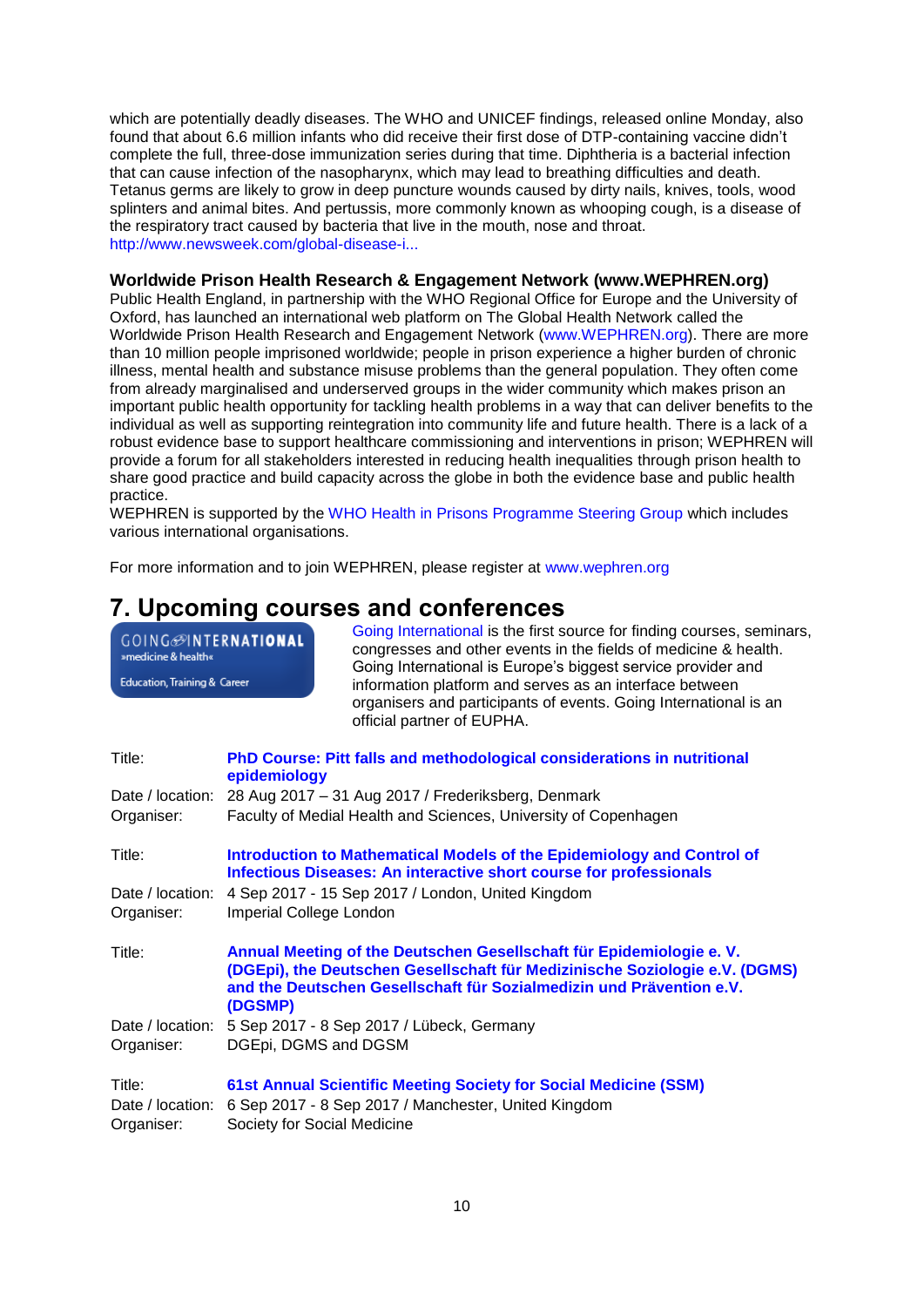| Title:<br>Organiser:                     | <b>Science for Action</b><br>Date / location: 6 Sep 2017 - 8 Sep 2017 / Barcelona, Spain<br>AES (the Spanish Health Economics Association) and SEE (the Spanish<br>Epidemiological Society)                                          |
|------------------------------------------|--------------------------------------------------------------------------------------------------------------------------------------------------------------------------------------------------------------------------------------|
| Title:<br>Date / location:<br>Organiser: | <b>The Sixth ESWI Influenza Conference</b><br>10 Sep 2017 - 13 Sep 2017 / Riga, Latvia<br>ESWI                                                                                                                                       |
| Title:<br>Organiser:                     | <b>Causal Inference course</b><br>Date / location: 18 Sep 2017 - 22 Sep 2017 / The Llatzeret, Menorca<br>1st International Programme of Advanced Epidemiology and Statistics, Public<br><b>Health School of Menorca</b>              |
| Title:<br>Organiser:                     | Healthy aging at the crossroads: challenges and need for further action<br>Date / location: 21 Sep 2017 - 23 Sep 2017 / Istanbul, Turkey<br><b>Healthy Community Association</b>                                                     |
| Title:<br>Organiser:                     | <b>Safety Promotion in Action</b><br>Date / location: 21 Sep 2017 - 22 Sep 2017 / Amsterdam, Netherlands<br>EuroSafe                                                                                                                 |
| Title:                                   | FFC's 22nd International Conference on Functional Foods and Chronic<br><b>Diseases</b>                                                                                                                                               |
| Organiser:<br>Title:<br>Organiser:       | Date / location: 22 Sep 2017 - 23 Sep 2017 / Boston, United States<br><b>Funtional Food Center</b><br>14th International Conference on Urban Health<br>Date / location: 26 Sep 2017 - 29 Sep 2017 / Coimbra, Portugal<br><b>ISUH</b> |
| Title:<br>Organiser:                     | <b>Introduction to Meta-analysis with Stata</b><br>Date / location: 27 Sep 2017 / Porto, Portugal<br>Institute of Public Health of the University of Porto                                                                           |
| Title:<br>Organiser:                     | <b>Network Meta-analysis with Stata</b><br>Date / location: 28 Sep 2017 - 29 Sep 2017 / Porto, Portugal<br>Institute of Public Health of the University of Porto                                                                     |
| Title:<br>Date / location:<br>Organiser: | Health, social and tourism policies: which synergies are possible?<br>29 Sep 2017 / Jesolo, Italy<br>ProMIS                                                                                                                          |
| Title:                                   | European Health Forum Gastein - Health in All Politics-a better future for                                                                                                                                                           |
|                                          | <b>Europe</b><br>Date / location: 4 Oct 2017 - 6 Oct 2017 / Bad Hofgastein, Austria                                                                                                                                                  |
| Title:<br>Organiser:                     | The 11th International Conference on engineering and design of public spaces<br>Date / location: 6 Oct 2017 / Kazan, Russia<br><b>KAZAN EXPO LLC</b>                                                                                 |
| Title:                                   | The 2nd International Congress on Controversies in Primary and Outpatient<br>Care (COPOC)                                                                                                                                            |
| Date / location:<br>Organiser:           | 6 Oct 2017 - 8 Oct 2017 / Zagreb, Croatia<br>ComtecMed                                                                                                                                                                               |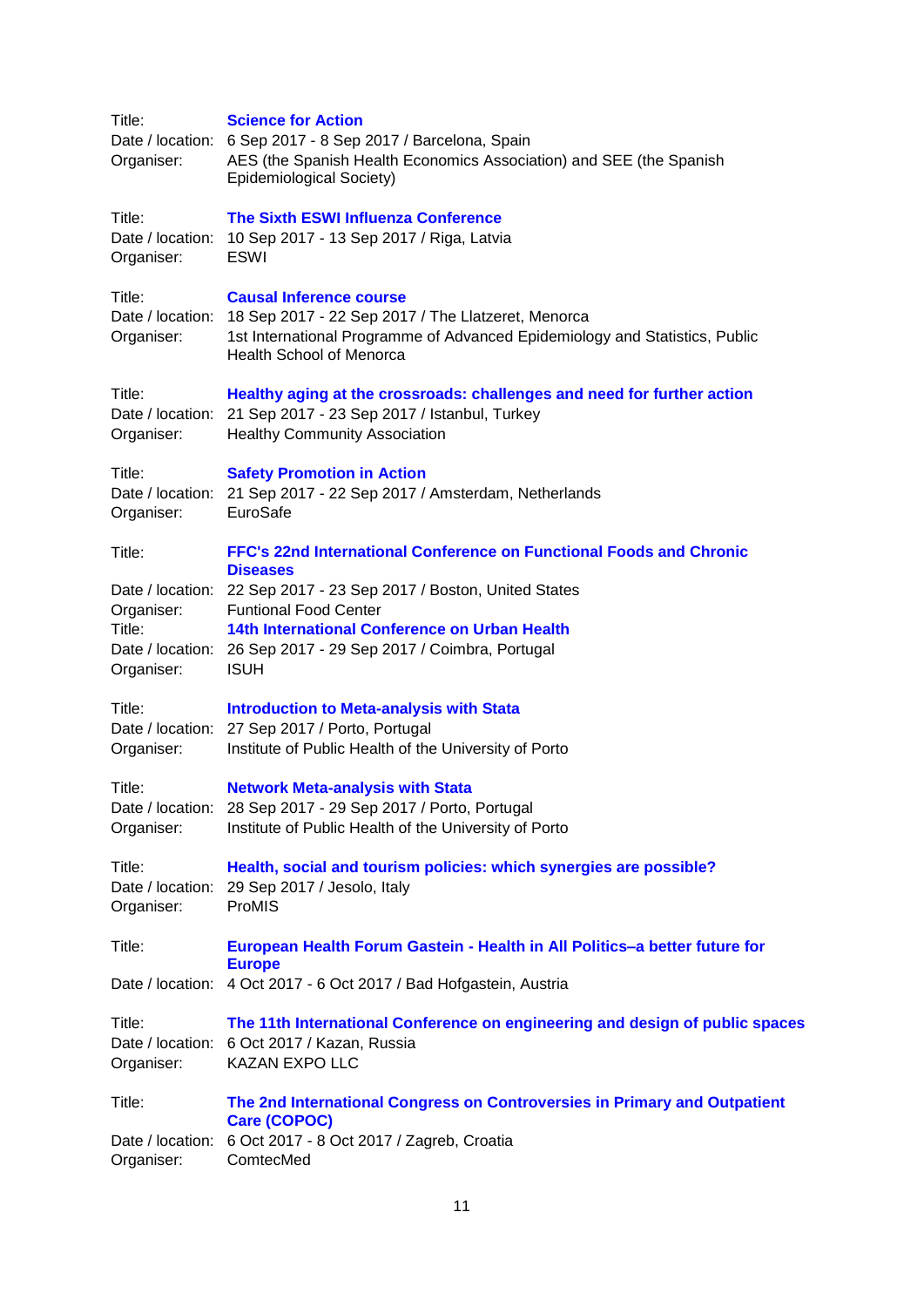| Title:<br>Organiser:                     | 1st International conference on public health - from European to national<br>health policy<br>Date / location: 9 Oct 2017 - 10 Oct 2017 / Sofia, Bulgaria<br><b>Medical University Sofia</b>                                                           |
|------------------------------------------|--------------------------------------------------------------------------------------------------------------------------------------------------------------------------------------------------------------------------------------------------------|
| Title:<br>Date / location:<br>Organiser: | <b>International Course: Introduction to Epidemiology</b><br>16 Oct 2017 - 20 Oct 2017 / Rome, Italy<br>SItl and Università Cattolica del Sacro Cuore                                                                                                  |
| Title:<br>Date / location:<br>Organiser: | 1ST International Sofia Staff Week and 30th Anniversary of Erasmus: New<br>horizon in Public Health and Health Care services<br>16 Oct 2017 - 20 Oct 2017 / Sofia, Bulgaria<br>the Medical University of Sofia                                         |
| Title:<br>Date / location:<br>Organiser: | 3rd V4 Conference on Public Health<br>19 Oct 2017 - 20 Oct 2017 / Prague, Czech Republic<br>The Czech Society of Social Medicine and Health Care Management                                                                                            |
| Title:<br>Organiser:                     | <b>Clinical Research</b><br>Date / location: 20 Oct 2017 - 6 Jul 2020 / Linz and Wels, Austria<br>Johannes Kepler University Linz (JKU                                                                                                                 |
| Title:<br>Organiser:<br>Title:           | <b>Advanced Clinical Research</b><br>Date / location: 20 Oct 2017 - 12 Oct 2019 / Linz and Wels, Austria<br>Johannes Kepler University Linz (JKU)<br>2nd International conference: Food for Healthy Ageing - Benefits beyond<br><b>basic nutrition</b> |
| Organiser:                               | Date / location: 23 Oct 2017 - 25 Oct 2017 / Amsterdam, Netherlands<br>Food for Healthy Ageing                                                                                                                                                         |
| Title:<br>Organiser:                     | 6th International Conference on Epidemiology and Public Health<br>Date / location: 23 Oct 2017 - 25 Oct 2017 / Paris, France<br>OCM for Epidemiology Series Conferences                                                                                |
| Title:<br>Organiser:                     | 8th International Conference of EBHC Teachers and Developers<br>Date / location: 25 Oct 2017 - 28 Oct 2017 / Taormina, Italy<br><b>GIMBE Foundation</b>                                                                                                |
| Title:<br>Organiser:                     | 8th International conference for EBHC Teachers and Developers<br>Date / location: 25 Oct 2017 - 28 Oct 2017 / Taormina, Italy<br><b>GIMBE Foundation</b>                                                                                               |
| Title:                                   | <b>European Scientific Conference on Applied Infectious Disease Epidemiology</b><br>(ESCAIDE)                                                                                                                                                          |
| Organiser:                               | Date / location: 6 Nov 2017 - 8 Nov 2017 / Stockholm, Sweden<br>European Centre for Disease Prevention and Control (ECDC)                                                                                                                              |
| Title:<br>Organiser:                     | 3rd World Congress on Nursing and Healthcare" (Nursing and Healthcare)<br>Date / location: 9 Nov 2017 - 11 Nov 2017 / Valencia, Spain<br>Scientific Federation, publisher of The Nursing and Healthcare journal                                        |
| Title:                                   | Acute respiratory pandemics: how to plan for and manage<br>Date / location: 9 Nov 2017 - 11 Nov 2017 / Amsterdam, Netherlands                                                                                                                          |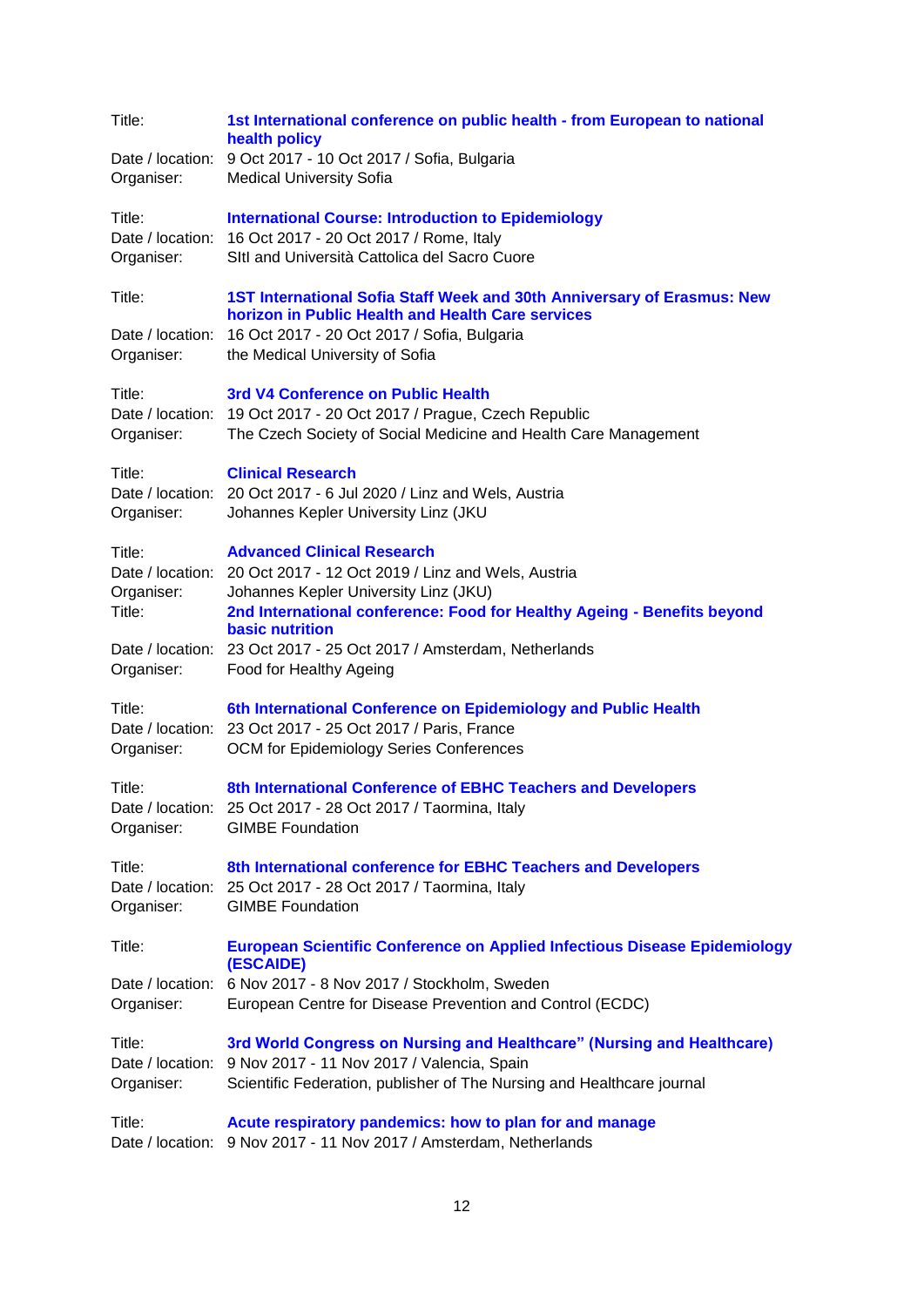| Title:<br>Organiser:           | 3rd World Congress on Public Health, Epidemiology and Nutrition<br>Date / location: 13 Nov 2017 - 14 Nov 2017 / Osaka, Japan<br>Public Health Congress 2017                                                 |
|--------------------------------|-------------------------------------------------------------------------------------------------------------------------------------------------------------------------------------------------------------|
| Title:                         | <b>Istanbul Health Expo - 5th Medical Equipment Fair, Integrated Health</b><br><b>Services, International Health Congress and Symposiums</b>                                                                |
| Date / location:<br>Organiser: | 29 Nov 2017 - 2 Dec 2017 / Istanbul, Turkey<br>Istanbul Health Expo                                                                                                                                         |
| Title:                         | <b>Shape the future of Diabetes: IDF congress 2017</b>                                                                                                                                                      |
| Date / location:               | 4 Dec 2017 - 8 Dec 2017 / Abu Dhabi                                                                                                                                                                         |
| Organiser:                     | International Diabetes Federation                                                                                                                                                                           |
| Title:                         | 1st World Congress on Migration, Ethnicity, Race and Health - Diversity and<br><b>health</b>                                                                                                                |
|                                | Date / location: 17 May 2018 - 19 May 2018 / Edinburgh, Scotland                                                                                                                                            |
| Title:                         | 26th International Conference on Health Promoting Hospitals and Health<br><b>Services</b>                                                                                                                   |
| Date / location:               | 6 Jun 2018 - 8 Jun 2018 / Bologna, Italy                                                                                                                                                                    |
| Organiser:                     | Italian regional HPH network Emilia-Romagna together with WHO Collaborating<br>Centre for Health Promotion in Hospitals and Health Care at Gesundheit Österreich<br>GmbH (Austrian Public Health Institute) |

# <span id="page-12-0"></span>**8. Interesting publications**

**Will the European Union reach the United Nations Millennium declaration target of a 50% reduction of tuberculosis mortality between 1990 and 2015?** [https://bmcpublichealth.biomedcentral.co...](https://bmcpublichealth.biomedcentral.com/articles/10.1186/s12889-017-4544-9)

**Debate: Institutionalizing community-focused maternal, newborn, and child health strategies to strengthen health systems: A new framework for the Sustainable Development Goal era**  *William T. Story1, Karen LeBan, Laura C. Altobelli, Bette Gebrian, Jahangir Hossain, Judy Lewis, Melanie Morrow, Jennifer N. Nielsen, Alfonso Rosales, Marcie Rubardt, David Shanklin and Jennifer Weiss*

Globalization and Health (2017) 13:37 *Published online: June 2017*

**Who wants to be involved in health care decisions? Comparing preferences for individual and collective involvement in England and Sweden** [https://bmcpublichealth.biomedcentral.co...](https://bmcpublichealth.biomedcentral.com/articles/10.1186/s12889-017-4534-y)

**Tobacco use among Kyrgyzstan medical students: an 11-year follow-up cross-sectional study** [https://bmcpublichealth.biomedcentral.co...](https://bmcpublichealth.biomedcentral.com/articles/10.1186/s12889-017-4547-6)

**Global Health: An Introduction to Current and Future Trends, (2nd edition)** Kevin McCracken and David R. Phillips, Routledge, London and New York, 2017. [https://www.routledge.com/Global-Health-...](https://www.routledge.com/Global-Health-An-Introduction-to-Current-and-Future-Trends/McCracken-Phillips/p/book/9781138912755)

**Establishing an ICD-10 code based SARI-surveillance in Germany - description of the system and first results from five recent influenza seasons** [https://bmcpublichealth.biomedcentral.co...](https://bmcpublichealth.biomedcentral.com/articles/10.1186/s12889-017-4515-1)

**The Start2Bike program is effective in increasing health-enhancing physical activity: a controlled study**

[https://bmcpublichealth.biomedcentral.co...](https://bmcpublichealth.biomedcentral.com/articles/10.1186/s12889-017-4523-1)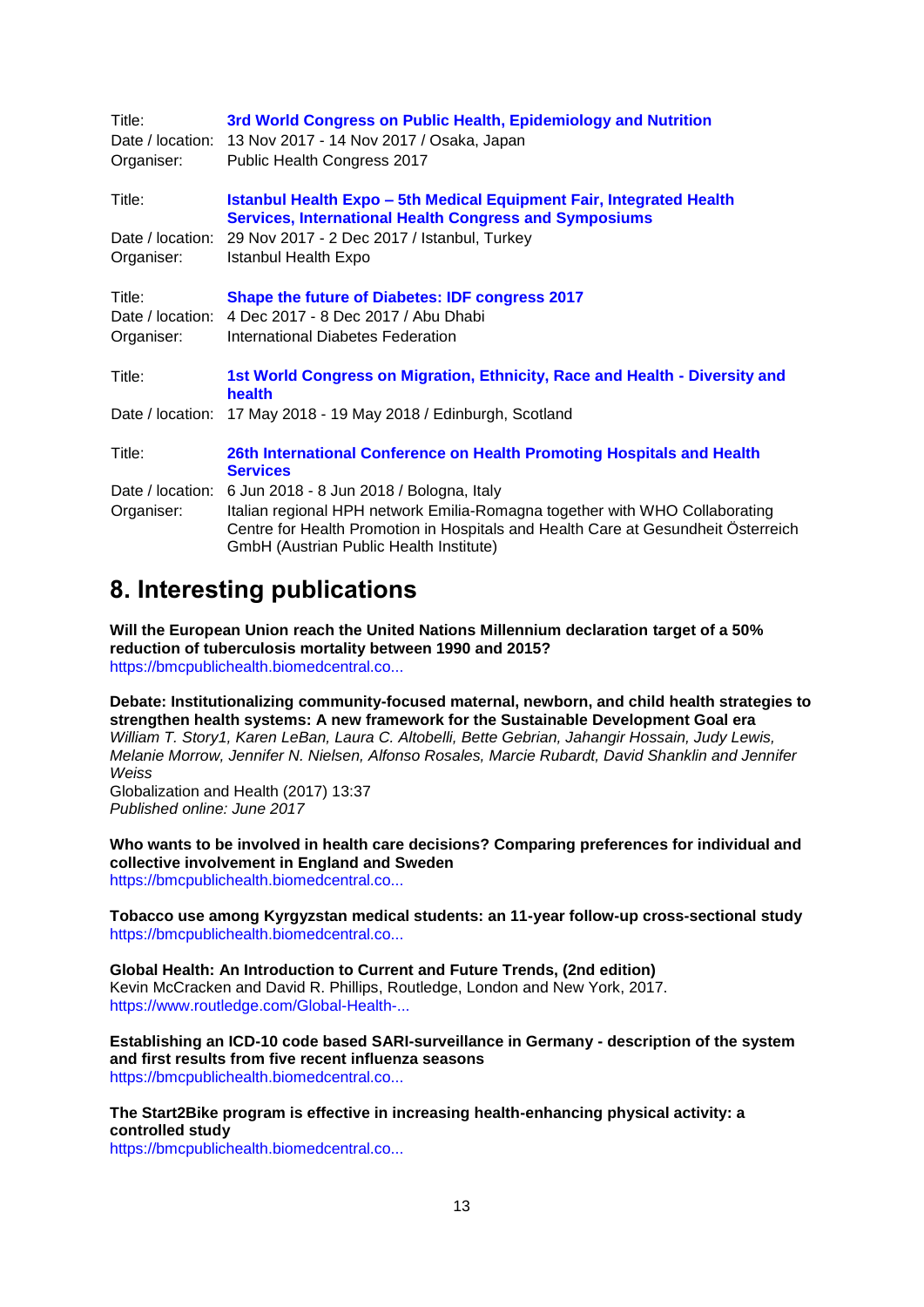### **New Eurohealth on Measuring efficiency in health care**

*Eurohealth* (now incorporating Euro Observer) is a quarterly publication that provides a forum for researchers, policy-makers and experts to express their views on health policy issues and so contribute to a constructive debate on health policy in Europe. The aim of *Eurohealth* is to bridge the gap between the scientific community and the policy-making community by providing an opportunity for the publication of evidence-based articles, debates, and discussions on contemporary health system and health policy issues.

Eurohealth Observer - Identify the causes of inefficiencies in health systems, The challenges of using cross-national comparisons of efficiency to inform health policy; Eurohealth International – Big data for public health: Does the data promise a better quality of life?, The SELFIE Framework for Integrated Care for Multi-Morbidity, Time to focus on benefits beyond the health sector: the example of health literacy, New draft EU Directive submits the regulation of health professions to a proportionality test; Eurohealth Systems and Policies - New measures to increase the health budget in Romania and Eurohealth Monitor.

[http://www.euro.who.int/en/about-us/part...](http://www.euro.who.int/en/about-us/partners/observatory/publications/eurohealth/full-list-of-past-issues/measuring-efficiency-in-health-care)

# **The Antibiotic Guardian campaign: a qualitative evaluation of an online pledge-based system focused on making better use of antibiotics**

[https://bmcpublichealth.biomedcentral.co...](https://bmcpublichealth.biomedcentral.com/articles/10.1186/s12889-017-4552-9)

#### **Community-based initiatives improving critical health literacy: a systematic review and metasynthesis of qualitative evidence**

[https://bmcpublichealth.biomedcentral.co...](https://bmcpublichealth.biomedcentral.com/articles/10.1186/s12889-017-4570-7)

### **ProMIS (Programma Mattone Internazionale Salute**

In June 2017 ProMIS (Programma Mattone Internazionale Salute), the network which involves all Italian Regions and the Italian Ministry of Health, whose purpose is the internationalisation of the Italian Regional Healthcare Systems, realized and published the "METHODOLOGY FOR THE ITALIAN REFERENCE SITES: Which organisation structure?" You can read the document by clicking here[:http://www.promisalute.it/servizi/Menu/dinamica.aspx?idSezione=20209&idArea=21574&idCat=2](http://www.promisalute.it/servizi/Menu/dinamica.aspx?idSezione=20209&idArea=21574&idCat=21601&ID=21601&TipoElemento=categoria) [1601&ID=21601&TipoElemento=categoria"](http://www.promisalute.it/servizi/Menu/dinamica.aspx?idSezione=20209&idArea=21574&idCat=21601&ID=21601&TipoElemento=categoria)

# <span id="page-13-0"></span>**9. European Commission news**

# **Commission launches public consultation on Health and Care in the Digital Single Market**

The consultation will collect information on three main pillars:

1. Citizens' secure access to their health data and the possibility to share it across borders, clarifying citizens' rights and enhancing interoperability of electronic health records in Europe;

2. Connecting and sharing data and expertise to advance research, personalise health and care, and better anticipate epidemics:

3. Using digital services to promote citizen empowerment and integrated person-centred care. Citizens, patient organisations, health and care professionals, public authorities, researchers,

industries, investors, insurers and users of digital health tools are all invited to share their views via EU [Survey](http://euphapedia.eupha.org/newsletter/https:/ec.europa.eu/eusurvey/runner/Public_consultation_Transformation_Health_Care_DSM) until 12 October 2017.

More information: [http://ec.europa.eu/info/consultations/public-consultation-transformation-health-and](http://ec.europa.eu/info/consultations/public-consultation-transformation-health-and-care-digital-single-market_en)[care-digital-single-market\\_en](http://ec.europa.eu/info/consultations/public-consultation-transformation-health-and-care-digital-single-market_en)

#### **Light Emitting Diodes (LEDs): public consultation on the SCHEER Preliminary Opinion on potential risks to human health launched**

The European Commission and its Scientific Committee on Health, Environmental and Emerging Risks (SCHEER) today publish the preliminary Opinion on the potential risks to human health of Light Emitting Diodes (LEDs).

Interested parties are invited to [submit comments on the scientific evidence online](https://ec.europa.eu/health/scientific_committees/consultations/public_consultations/scheer_consultation_05_en) before 17 September 2017.

More information:

[https://ec.europa.eu/health/scientific\\_committees/consultations/public\\_consultations/scheer\\_consultati](https://ec.europa.eu/health/scientific_committees/consultations/public_consultations/scheer_consultation_05_en) [on\\_05\\_en](https://ec.europa.eu/health/scientific_committees/consultations/public_consultations/scheer_consultation_05_en)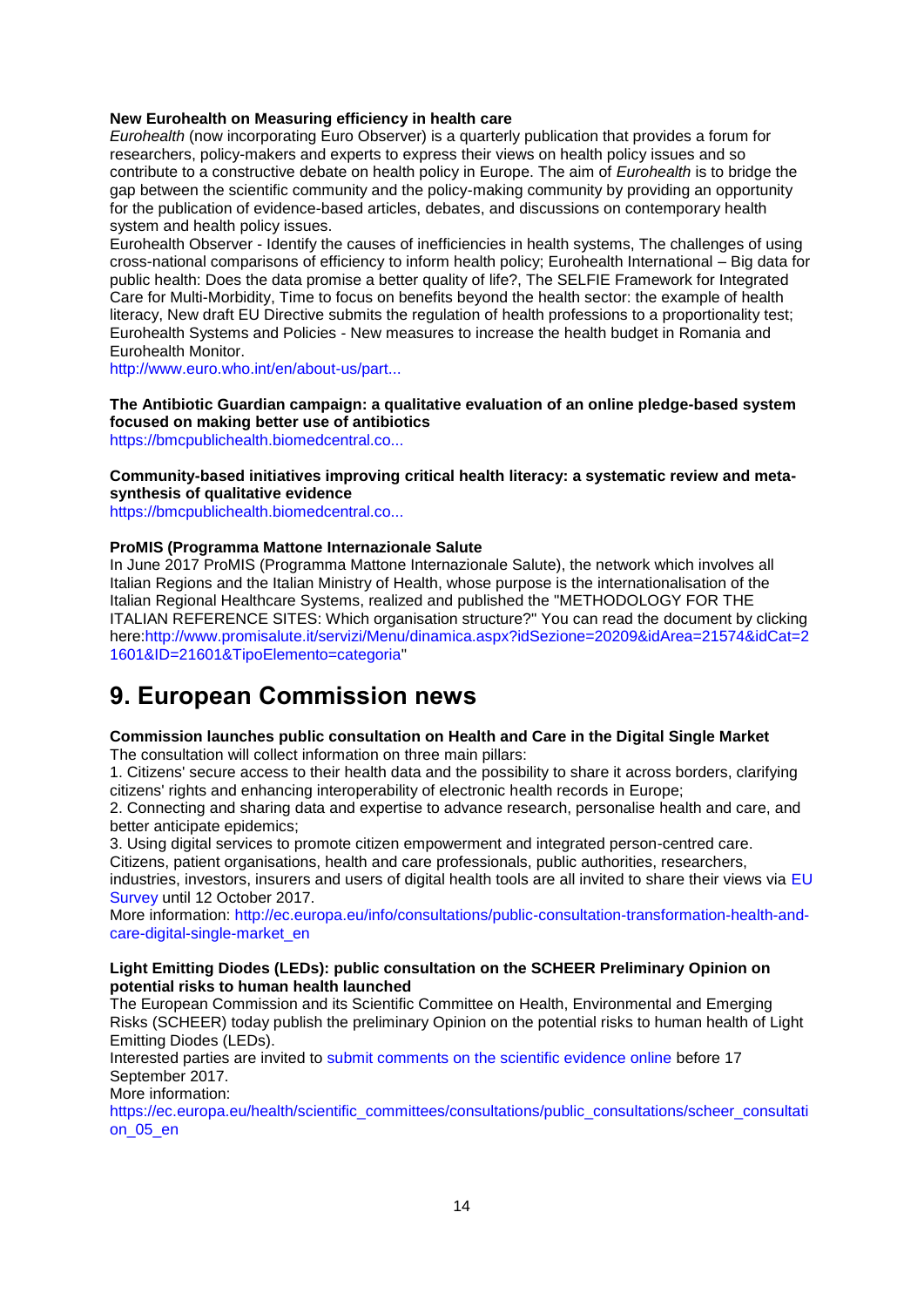#### **AMR: 7% of antibiotics in the EU are taken without a prescription**

A study published on antimicrobial resistance and the causes of non-prudent use of antibiotics. Read the full report here:

[https://ec.europa.eu/health/amr/sites/amr/files/amr\\_arna\\_report\\_20170717\\_en.pdf](https://ec.europa.eu/health/amr/sites/amr/files/amr_arna_report_20170717_en.pdf)

# <span id="page-14-0"></span>**10. European Centre for Disease Prevention and Control news**

#### **Vaccine-preventable diseases and immunisation: Core competencies**

This report outlines the development of a competency framework covering key knowledge, skills and attitudes critical for the prevention and control of vaccine-preventable diseases and immunisation (VPDandI).

More information: [https://ecdc.europa.eu/en/publications-data/vaccine-preventable-diseases-and](https://ecdc.europa.eu/en/publications-data/vaccine-preventable-diseases-and-immunisation-core-competencies)[immunisation-core-competencies](https://ecdc.europa.eu/en/publications-data/vaccine-preventable-diseases-and-immunisation-core-competencies)

#### **Seasonal influenza vaccination in Europe**

This report summarises information on seasonal influenza immunisation recommendations and vaccination coverage rates in the EU/EEA between 2007–08 and 2014–15. More information:<https://ecdc.europa.eu/en/publications-data/seasonal-influenza-vaccination-europe>

#### **Eurosurveillance, Volume 22, Issue 27, 06 July 2017 In this issue:**

A rapid communication compares the demographical, epidemiological and clinical characteristics between the HPAI and LPAI A(H7N9) human cases. in Guangdong 2016

#### RAPID COMMUNICATIONS

[Epidemiology of human infections with highly pathogenic avian influenza A\(H7N9\) virus in](http://www.eurosurveillance.org/ViewArticle.aspx?ArticleId=22830)  Guangdong, [2016 to 2017](http://www.eurosurveillance.org/ViewArticle.aspx?ArticleId=22830) by M Kang, EHY Lau, W Guan, Y Yang, T Song, BJ Cowling, J Wu, M Peiris, J He, CKP Mok

#### SURVEILLANCE REPORT

[Legionnaires' disease in Europe, 2011 to 2015](http://www.eurosurveillance.org/ViewArticle.aspx?ArticleId=22829)

by J Beauté, on behalf of the European Legionnaires' Disease Surveillance Network

#### PERSPECTIVES

Surveillance perspective on Lyme borreliosis [across the European Union and European Economic](http://www.eurosurveillance.org/ViewArticle.aspx?ArticleId=22831)  [Area](http://www.eurosurveillance.org/ViewArticle.aspx?ArticleId=22831)

by CC van den Wijngaard, A Hofhuis, M Simões, E Rood, W van Pelt, H Zeller, W Van Bortel

#### LETTERS

[Letter to the editor: Trends in tuberculosis notification rates by country of origin in the metropolitan](http://www.eurosurveillance.org/ViewArticle.aspx?ArticleId=22832)  [area of Rome, 2010 to 2015](http://www.eurosurveillance.org/ViewArticle.aspx?ArticleId=22832)

by M Sañé Schepisi, P Scognamiglio, M D'Amato, E Girardi, V Puro

#### **Eurosurveillance, Volume 22, Issue 28, 13 July 2017 In this issue:**

Study in the Netherlands shows need for greater adherence to testing guidelines for pertussis.

#### RAPID COMMUNICATIONS

[A cluster of invasive meningococcal disease \(IMD\) caused by Neisseria meningitidis serogroup W](http://www.eurosurveillance.org/ViewArticle.aspx?ArticleId=22836)  [among university students, France, February to May 2017](http://www.eurosurveillance.org/ViewArticle.aspx?ArticleId=22836) by C Bassi, M Taha, C Merle, E Hong, D Lévy-Bruhl, A Barret, I Mounchetrou Njoya

[Evaluation of a widely used culture-based method for detection of livestock-associated meticillin](http://www.eurosurveillance.org/ViewArticle.aspx?ArticleId=22835)[resistant Staphylococcus aureus \(MRSA\), Denmark and Norway, 2014 to 2016](http://www.eurosurveillance.org/ViewArticle.aspx?ArticleId=22835) by J Larsen, M Sunde, MZ Islam, AM Urdahl, AS Barstad, AR Larsen, CA Grøntvedt, Ø Angen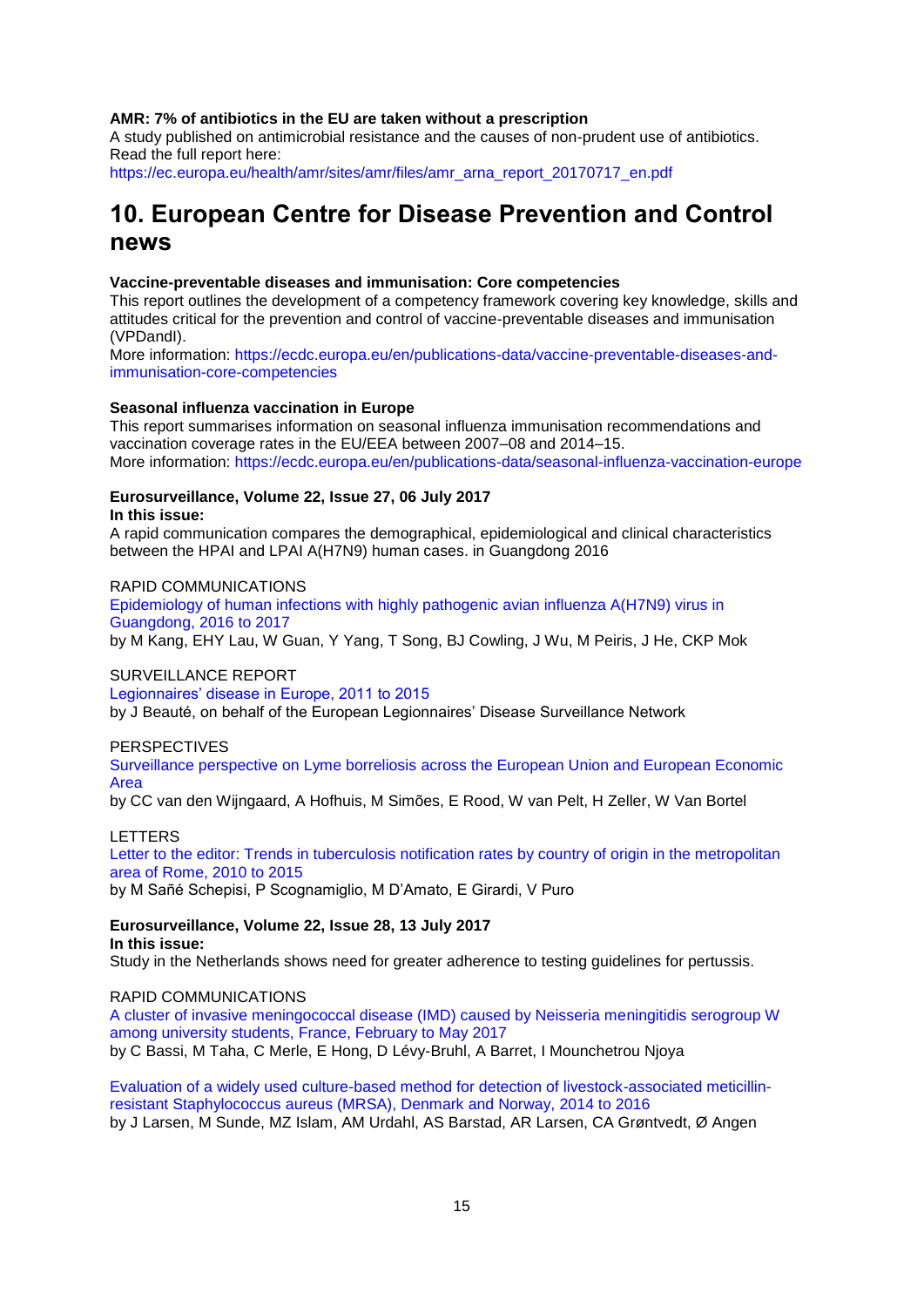[International risk of yellow fever spread from the ongoing outbreak in Brazil, December 2016 to May](http://www.eurosurveillance.org/ViewArticle.aspx?ArticleId=22834)  [2017](http://www.eurosurveillance.org/ViewArticle.aspx?ArticleId=22834)

By I Dorigatti, A Hamlet, R Aguas, L Cattarino, A Cori, CA Donnelly, T Garske, N Imai, NM Ferguson

#### RESEARCH ARTICLES

[Pertussis surveillance and control: exploring variations and delays in testing, laboratory diagnostics](http://www.eurosurveillance.org/ViewArticle.aspx?ArticleId=22833)  [and public health service notifications, the Netherlands, 2010 to 2013](http://www.eurosurveillance.org/ViewArticle.aspx?ArticleId=22833)

by J Heil, HLG ter Waarbeek, CJPA Hoebe, PHA Jacobs, DW van Dam, TAM Trienekens, JWL Cals, IHM van Loo, NHTM Dukers-Muijrers

#### **Eurosurveillance, Volume 22, Issue 29, 20 July 2017 In this issue:**

Paper from Israel provides epidemiological and laboratory evidence that hepatitis A in MSM has spread beyond Europe.

#### RAPID COMMUNICATIONS

[Ongoing hepatitis A among men who have sex with men \(MSM\) linked to outbreaks in Europe in Tel](http://www.eurosurveillance.org/ViewArticle.aspx?ArticleId=22840)  [Aviv area, Israel, December 2016 –](http://www.eurosurveillance.org/ViewArticle.aspx?ArticleId=22840) June 2017

by Y Gozlan, I Bar-Or, A Rakovsky, M Savion, Z Amitai, R Sheffer, N Ceder, E Anis, I Grotto, E Mendelson, O Mor

#### SURVEILLANCE REPORT

[Are pertussis cases reported too late for public health interventions? Retrospective analysis of cases](http://www.eurosurveillance.org/ViewArticle.aspx?ArticleId=22839)  [in London and South East England, 2010 to 2015](http://www.eurosurveillance.org/ViewArticle.aspx?ArticleId=22839)

by H Crabbe, M Saavedra-Campos, NQ Verlander, A Leonard, J Morris, A Wright, S Balasegaram

#### [Human myiasis caused by the reindeer warble fly, Hypoderma tarandi, case series from Norway, 2011](http://www.eurosurveillance.org/ViewArticle.aspx?ArticleId=22837)  [to 2016](http://www.eurosurveillance.org/ViewArticle.aspx?ArticleId=22837)

by J Landehag, A Skogen, K Åsbakk, B Kan

# <span id="page-15-0"></span>**11. WHO news**

#### **New WHO guidelines on ethical issues in public health surveillance**

World Health Organization

#### *Published online: 2017*

The WHO Guidelines on Ethical Issues in Public Health Surveillance is the first international framework of its kind, it fills an important gap. The goal of the guideline development project was to help policymakers and practitioners navigate the ethical issues presented by public health surveillance. This document outlines 17 ethical guidelines that can assist everyone involved in public health surveillance, including officials in government agencies, health workers, NGOs and the private sector.

Surveillance, when conducted ethically, is the foundation for programs to promote human well-being at the population level. It can contribute to reducing inequalities: pockets of suffering that are unfair, unjust and preventable cannot be addressed if they are not first made visible. But surveillance is not without risks for participants and sometimes poses ethical dilemmas. Issues about privacy, autonomy, equity, and the common good need to be considered and balanced, and knowing how to do so can be challenging in practice.

[http://apps.who.int/iris/bitstream/10665...](http://apps.who.int/iris/bitstream/10665/255721/1/9789241512657-eng.pdf?ua=1)

#### **Regional progress towards achieving the health-related Millennium Development Goals**

#### *Pan American Health Organization*

#### *Published online: 20 June 2017*

The Pan American Health Organization announces the publication of the report, "Regional progress towards achieving the health-related Millennium Development Goals". During this 15-year period, health maintained an explicit and privileged role within the universal framework for development, inspiring a myriad of initiatives that shaped and invigorated the global health agenda. Throughout the Region of the Americas, many countries reached or surpassed goals to reduce child mortality, control infectious diseases, reduce poverty and increase access to improved water, sanitation, education and infrastructure. This report presents a summary of Regional achievements toward the health-related